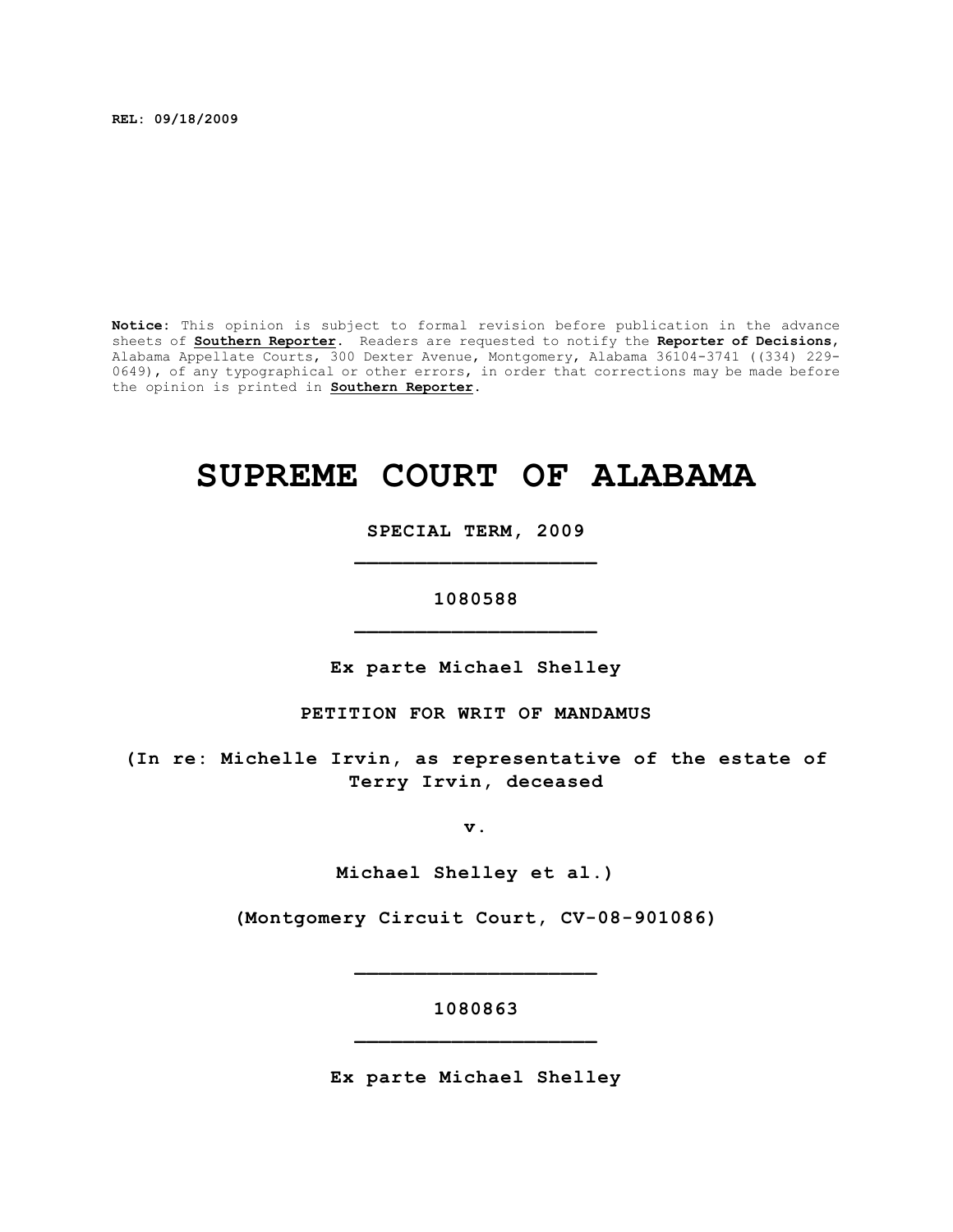#### **PETITION FOR WRIT OF MANDAMUS**

**(In re: John Rice**

**v.**

**Houston County et al.)**

#### **(Montgomery Circuit Court, CV-08-1840)**

MURDOCK, Justice.

Michael Shelley petitions this Court for a writ of mandamus directing the Montgomery Circuit Court to vacate its order denying Shelley's motion to dismiss the negligence and wantonness claims filed against him by Michelle Irvin on behalf of Terry Irvin, who is deceased. Shelley also petitions this Court for a writ of mandamus directing the Montgomery Circuit Court to vacate its orders denying Shelley's motions to dismiss and to stay discovery concerning the negligence and wantonness claims filed against him by John Rice. In both petitions, Shelley asks this Court to direct the trial courts to enter orders granting his motions to dismiss. We deny the petitions.<sup>1</sup>

 $1$ This Court has consolidated these actions solely for purposes of appellate review because they involve the same defendant and stem from the same incident, and Shelley requests mandamus relief on identical grounds in both actions.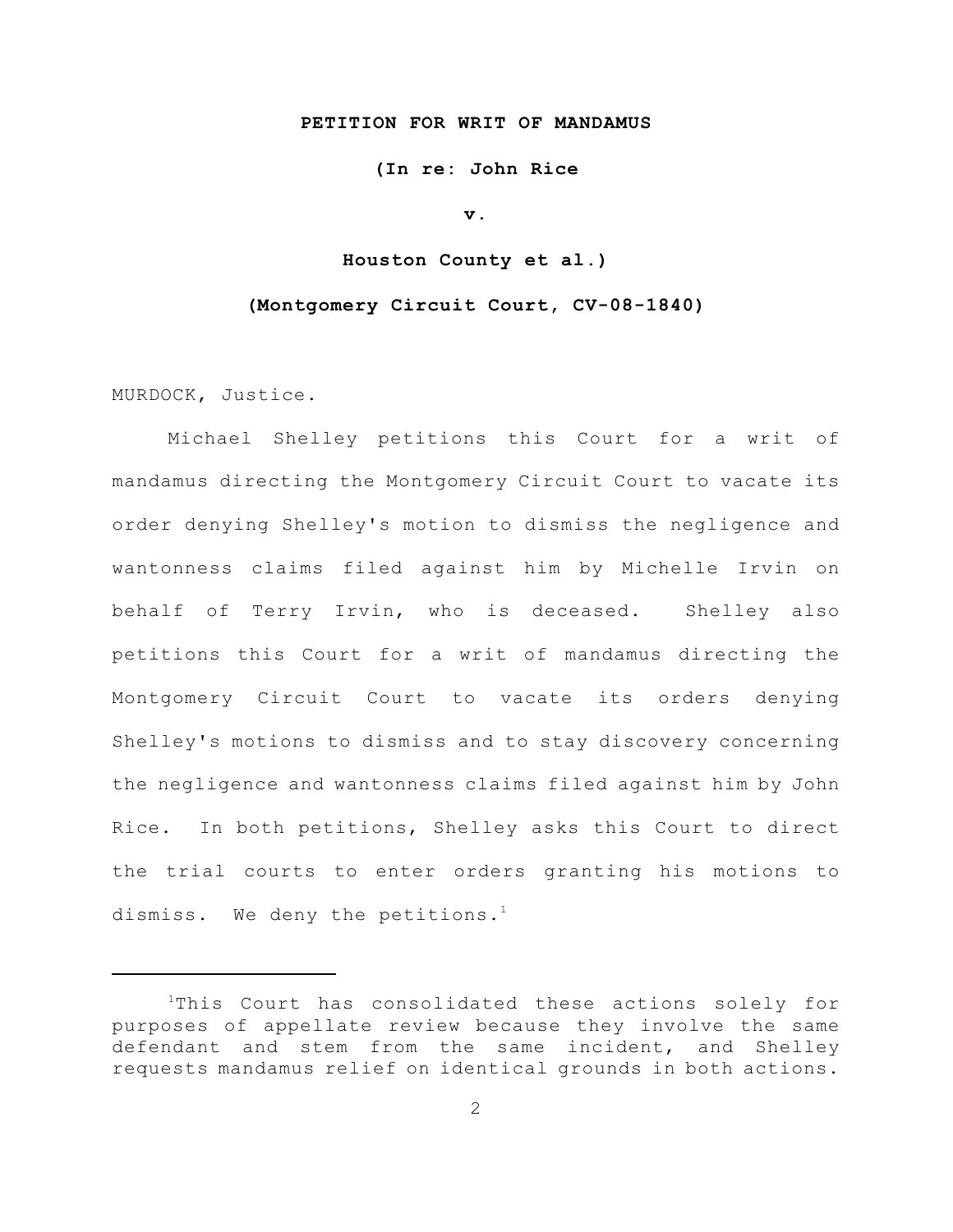#### I. Factual Background and Procedural History

For purposes of these petitions, the parties agree that the facts are not in dispute. At the time of the incident in question, Michael Shelley was a jailer at the Houston County jail, which is operated by the Houston County Sheriff's Office. Terry Irvin was a prisoner in the custody of the Houston County Sheriff's Office. On July 22, 2008, Shelley - acting in the line and scope of his duties as a jailer -- was transporting Irvin from the Kilby Correctional Facility to the Houston County jail. Rice was driving west on Alabama Highway 110/Vaughn Road in Montgomery County when he reached the intersection of Highway 110 and Pike Road. Shelley was driving south on Pike Road when he reached the intersection. Both Michelle Irvin and Rice allege that Shelley ran a red light at the intersection of Pike Road and Highway 110 and, as a result, Shelley's vehicle collided with Rice's vehicle. The accident killed Terry Irvin, and Rice suffered injuries that required surgery.

On October 8, 2008, Michelle Irvin, as administrator of the estate of Terry Irvin, filed an action against Shelley and the Houston County Commission in the Montgomery Circuit Court,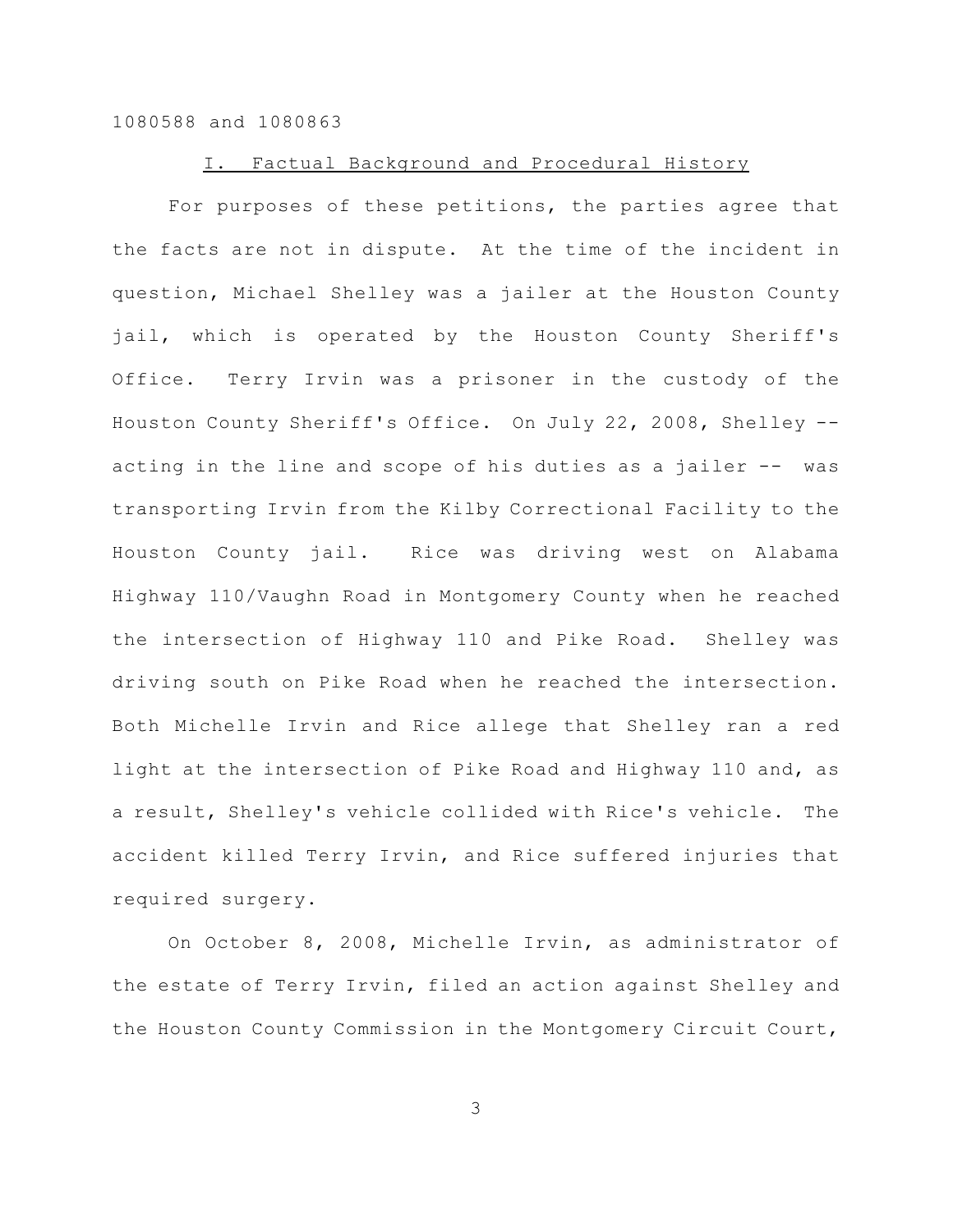alleging negligence and wantonness ("the Irvin action"). Irvin sued Shelley in Shelley's individual capacity, seeking an award of money damages. The Houston County Commission filed a motion to dismiss based in part on Irvin's failure to file a notice of claim with Houston County. Shelley filed a motion to dismiss or, in the alternative, a motion for a summary judgment based on the doctrine of State immunity under Art. I, § 14, Ala. Const. 1901.

The trial court dismissed the Houston County Commission as a defendant on the ground that Irvin failed to first file a notice of claim with Houston County as required by §§ 6-5-20 and 11-12-8, Ala. Code 1975. The trial court denied Shelley's motion, however, stating, in pertinent part:

"The existing Alabama caselaw holds that sheriffs, with certain exceptions, are absolutely immune, as executive officers of the state. The Alabama Supreme Court has extended this absolute sovereign immunity to deputy sheriffs, e.g., on the rationale that deputies are alter egos or legal extensions of the sheriff. Defendant Shelley's motion is denied because no Alabama case has extended this absolute immunity beyond individuals who are either sheriffs or deputy sheriffs."

On November 24, 2008, Rice filed an action in the Montgomery Circuit Court alleging negligence and wantonness against Shelley and Houston County ("the Rice action"). As in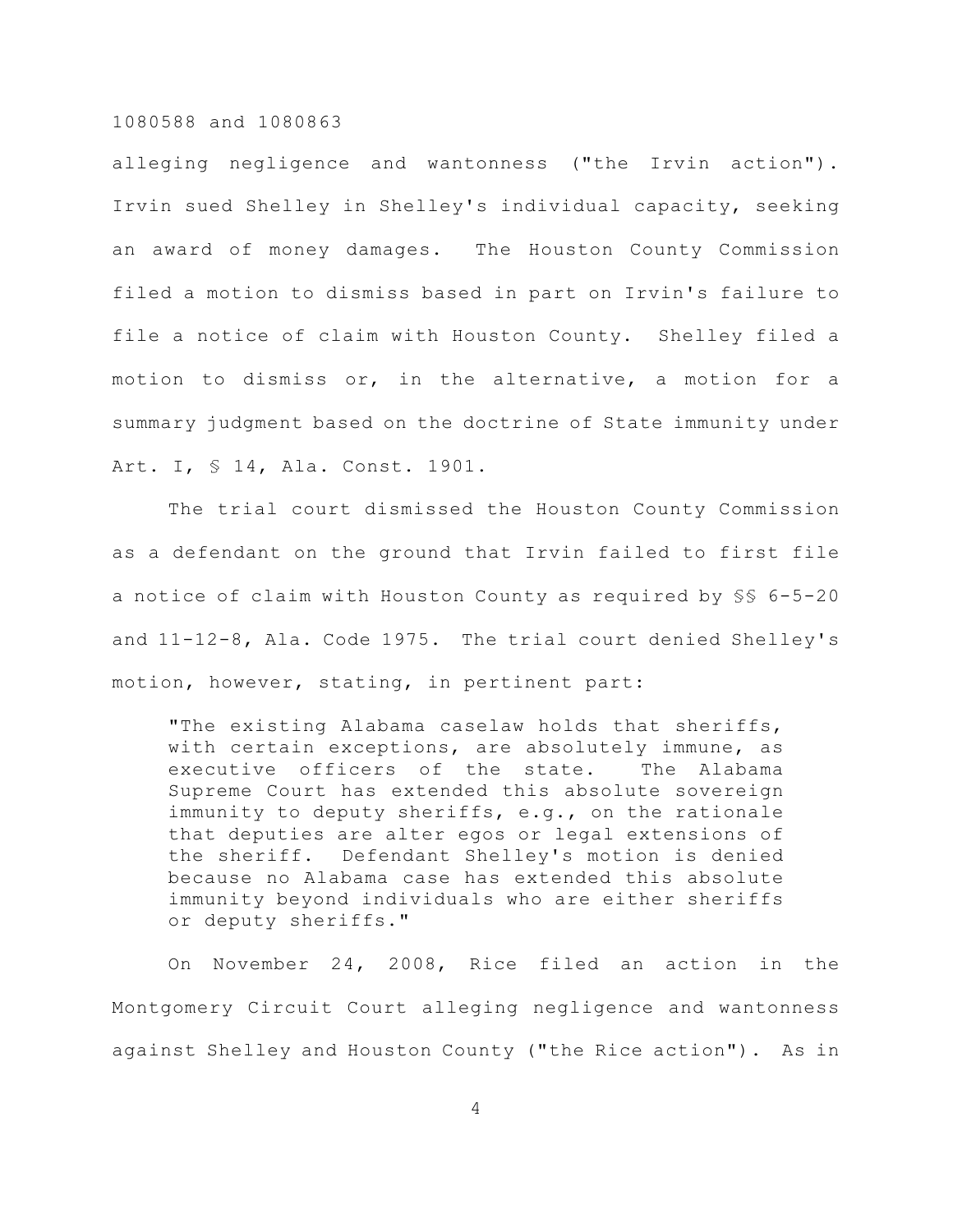the Irvin action, Rice sued Shelley in Shelley's individual capacity, seeking an award of money damages.

On December 23, 2008, Shelley filed a motion to dismiss or, in the alternative, a motion for a summary judgment in the Rice action based on the doctrine of State immunity under Art. I,  $\frac{1}{2}$  14, Ala. Const. 1901.<sup>2</sup> Shelley simultaneously filed a motion to stay discovery pending resolution of the immunity issue.

On February 12, 2009, the trial court denied Shelley's motion to stay discovery without explaining its reasons for doing so. Shelley filed a motion to alter, amend, or vacate that order on February 27, 2009, arguing that allowing discovery to proceed effectively abrogated his immunity defense. The trial court likewise denied that motion without elaboration.<sup>3</sup> On April 9, 2009, the trial court denied

 ${}^{2}$ Houston County also filed a motion to dismiss on the grounds that Shelley was never employed by Houston County and that Houston County had complied with all duties with respect to the prisoner-transport vehicle. The trial court denied Houston County's motion without elaboration. Rice's claims against Houston County are not before us in this petition, however.

 $3$ On April 30, 2009, when this Court ordered answers and briefs on Shelley's petition in the Rice action, it stayed all proceedings in the trial court pending disposition of the petition for the writ of mandamus.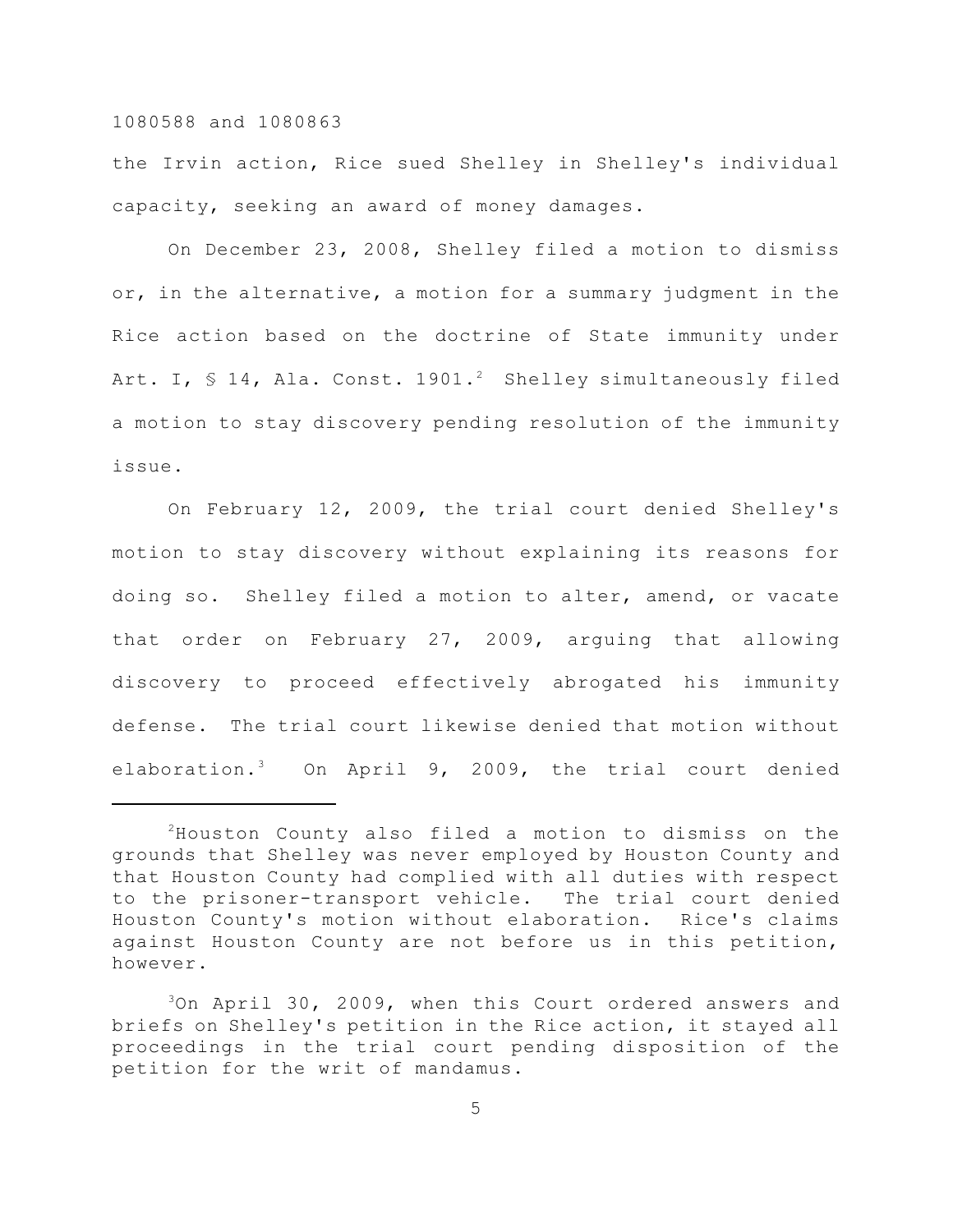Shelley's motion to dismiss without further explanation and set a hearing on his motion for a summary judgment for May 5, 2009.

Shelley has petitioned this Court for writs of mandamus in both the Irvin action and the Rice action, requesting that this Court order the trial courts in those respective actions to vacate their orders denying his motions to dismiss and to grant those motions based on his assertion that he is entitled to State immunity under Art. I, § 14, Ala. Const. 1901.

#### II. Standard of Review

"'The writ of mandamus is an extraordinary legal remedy. Ex parte Mobile Fixture & Equip. Co., 630 So. 2d 358, 360 (Ala. 1993). Therefore, this Court will not grant mandamus relief unless the petitioner shows: (1) a clear legal right to the order sought; (2) an imperative duty upon the trial court to perform, accompanied by its refusal to do so; (3) the lack of another adequate remedy; and (4) the properly invoked jurisdiction of the Court. See Ex parte Wood, 852 So. 2d 705, 708 (Ala. 2002).'

"Ex parte Davis, 930 So. 2d [498,] at 499 [(Ala. 2005)]. '"[I]f an action is an action against the State within the meaning of  $\frac{1}{2}$  14, such a case 'presents a question of subject-matter jurisdiction, which cannot be waived or conferred by consent.'"' Ex parte Davis, 930 So. 2d at 499 (quoting Haley v. Barbour County, 885 So. 2d 783, 788 (Ala. 2004), quoting in turn Patterson v. Gladwin Corp., 835 So.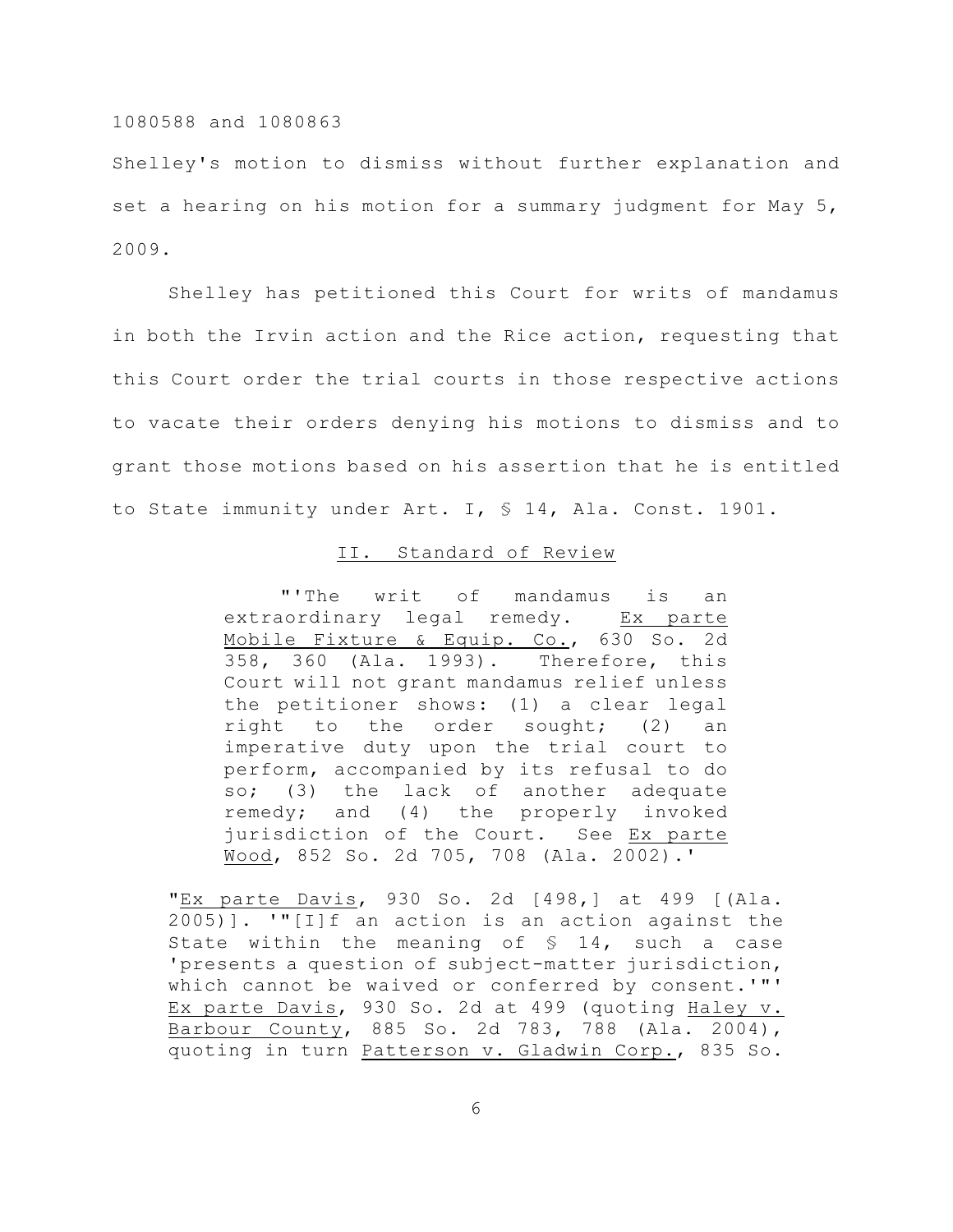2d 137, 142-43 (Ala. 2002)). '"Therefore, a court's failure to dismiss a case for lack of subject-matter jurisdiction based on sovereign immunity may properly be addressed by a petition for the writ of mandamus."' Ex parte Davis, 930 So. 2d at 499-500 (quoting Ex parte Alabama Dep't of Mental Health & Retardation, 837 So. 2d 808, 810-11 (Ala. 2002))."

Ex parte Hale, 6 So. 3d 452, 456 (Ala. 2008).

#### III. Analysis

Article I, § 14, Const. of Ala.1901, states that "the State of Alabama shall never be made a defendant in any court of law or equity." This constitutional provision "has been described as a 'nearly impregnable' and 'almost invincible' 'wall' that provides the State an unwaivable, absolute immunity from suit in any court." Ex parte Town of Lowndesboro, 950 So. 2d 1203, 1206 (Ala. 2006) (quoting Alabama Agric. & Mech. Univ. v. Jones, 895 So. 2d 867, 872 (Ala. 2004); Patterson v. Gladwin Corp., 835 So. 2d 137, 142 (Ala. 2002); and Alabama State Docks v. Saxon, 631 So. 2d 943, 946 (Ala. 1994)).

Article V, § 112, Ala. Const. 1901, provides in part that "[t]he executive department" of the State of Alabama "shall consist of a governor ... and a sheriff for each county." Based on §§ 14 and 112 of the Alabama Constitution, this Court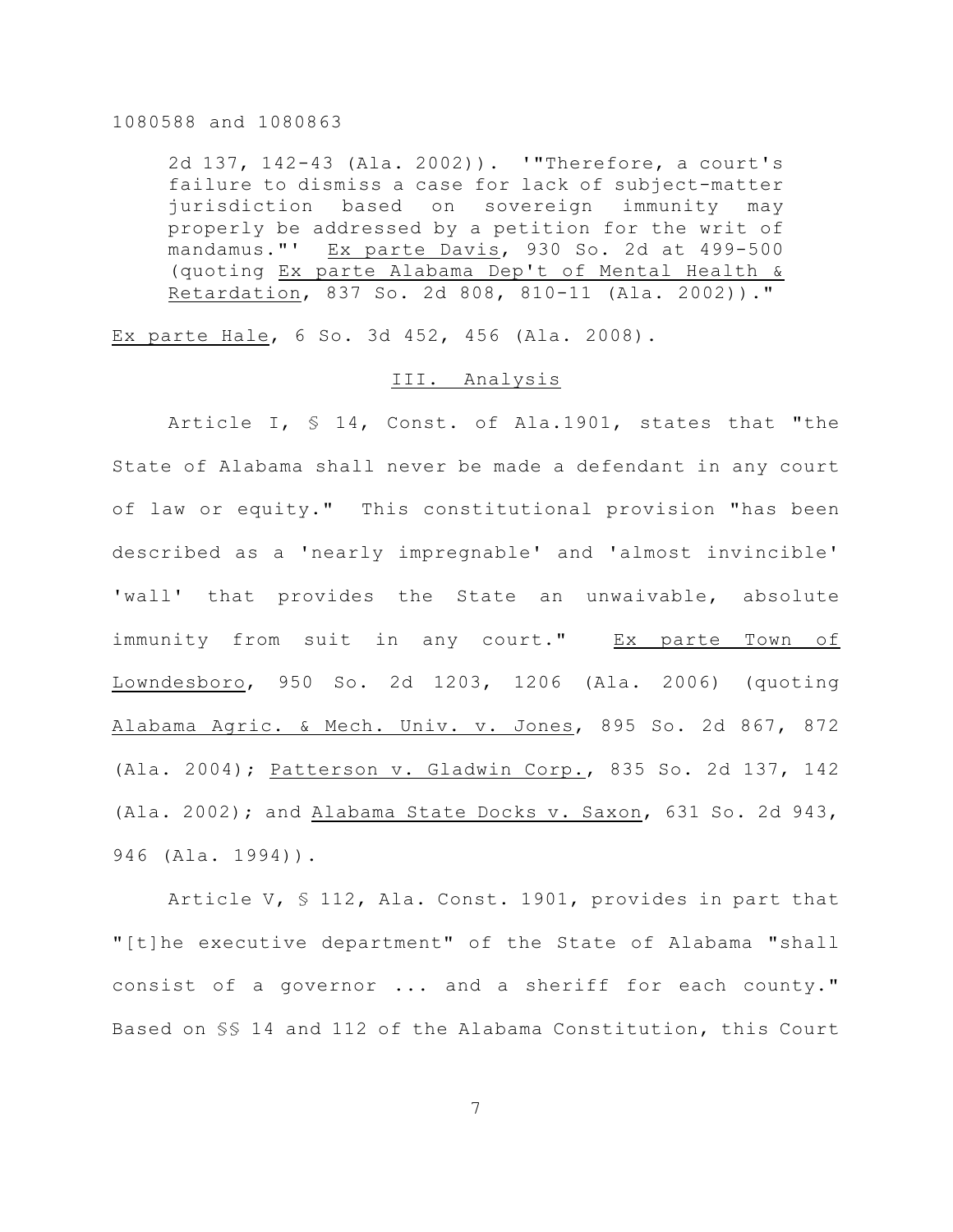concluded in Parker v. Amerson, 519 So. 2d 442, 442-43 (Ala. 1987), that, aside from certain recognized exceptions not applicable here,  $4$  "[a] sheriff is an executive officer of the State of Alabama, who is immune from suit under Article I, § 14, Alabama Constitution of 1901, in the execution of the duties of his office ...."

"We have also held that deputy sheriffs are immune from suit to the same extent as sheriffs. 'In general, the acts of the deputy sheriff are the acts of the sheriff. The deputy sheriff is the alter ego of the sheriff.' Carr v. City of Florence, Alabama, 916 F.2d 1521, 1526 (11th Cir. 1990), quoted with approval in Drain v. Odom, 631

 $4$ Parker explained that  $5$  14 immunity does not shield a sheriff from an action brought

"(1) to compel him to perform his duties, (2) to compel him to perform ministerial acts, (3) to enjoin him from enforcing unconstitutional laws, (4) to enjoin him from acting in bad faith, fraudulently, beyond his authority, or under mistaken interpretation of the law, or (5) to seek construction of a statute under the Declaratory Judgment Act if he is a necessary party for the construction of the statute."

Parker, 519 So. 2d at 443. Our decisions have recognized another category of actions against State officials in which the official is not shielded from immunity, i.e., "'valid inverse condemnation actions brought against State officials in their representative capacity.'" Alabama Dep't of Transp. v. Harbert Int'l, Inc., 990 So. 2d 831, 840 (Ala. 2008) (other citations omitted). It does not appear that this Court has ever had occasion to consider whether this latter category would, in an appropriate circumstance, apply to a sheriff.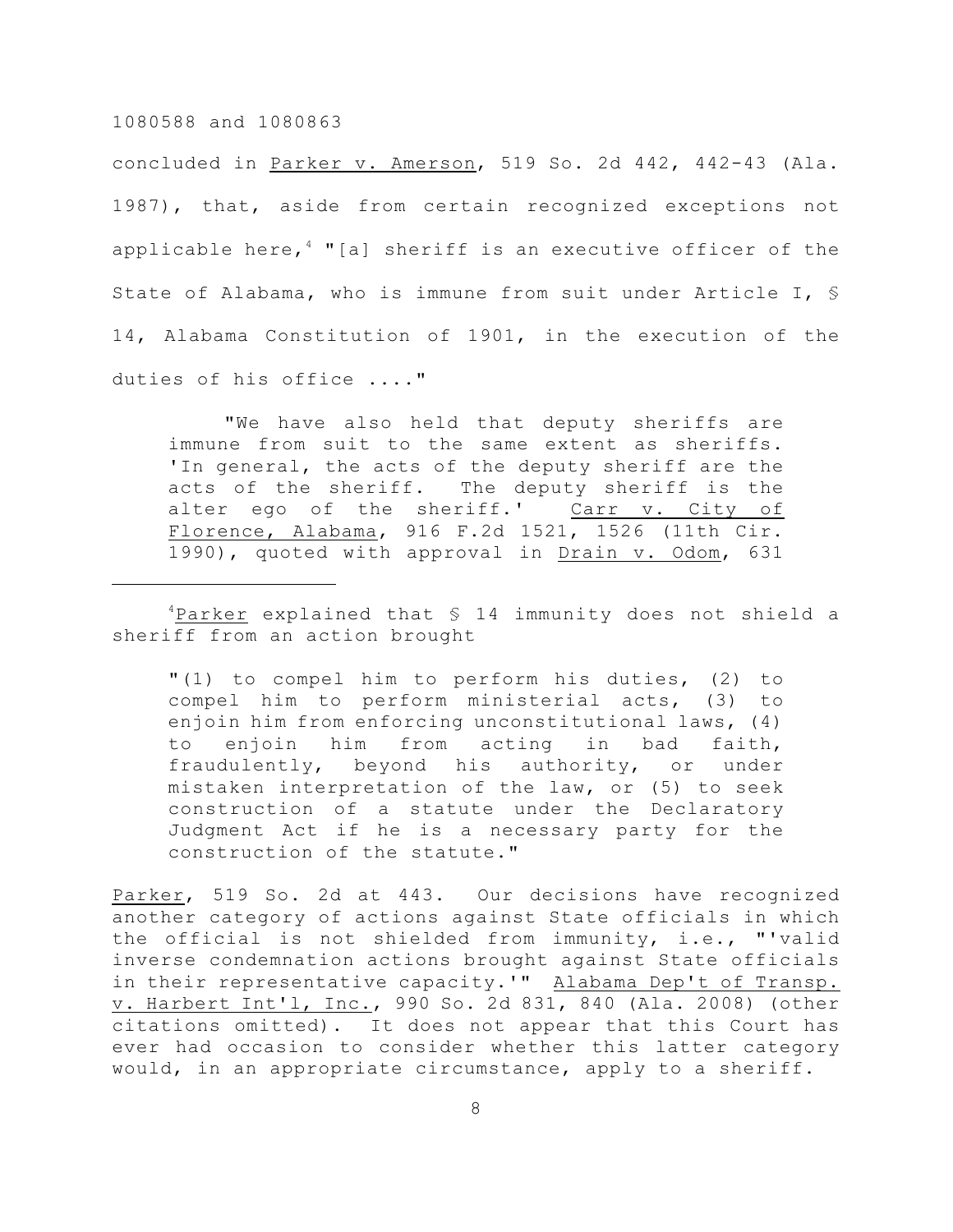So. 2d 971, 972 (Ala. 1994), and Wright v. Bailey, 611 So. 2d 300, 303 (Ala. 1992). '[Under Alabama law, a] deputy is legally an extension of the sheriff. If the deputy's acts are generally considered the acts of the sheriff, it is logical that those acts should enjoy the same immunity covering the sheriff's own acts.' Carr, at 1526, quoted with approval in Wright v. Bailey, at 303."

Alexander v. Hatfield, 652 So. 2d 1142, 1144 (Ala. 1994).

Shelley contends that because he was acting in the line and scope of his employment with the Houston County Sheriff's Office when the accident occurred, he is entitled to "State immunity" under Art. I, § 14. Among other things, he cites Ex parte Sumter County, 953 So. 2d 1235, 1239 (Ala. 2006),<sup>5</sup> for the proposition that "'[d]eputies and jailers are alter egos of the Sheriff and are state employees. Mosely v. Kennedy,

 $5$ Sumter County concerned a wrongful-death action filed by the administrator ad litem for the estate of Jeffrey D. Fenner. According to the administrator ad litem, Fenner was traveling by bus from Dallas, Texas, through Alabama, on March 15, 2003, when he allegedly suffered an episode of paranoia and delusions and had to leave the bus near Cuba, Alabama, in Sumter County. Fenner made his way to the McBride Truck Stop in Cuba. His behavior was such that employees summoned Cuba Police Chief Chris Vaughan, who arrested Fenner for assault and disorderly conduct. Fenner was transported to the Sumter County jail and placed in a cell. Sometime thereafter, Fenner committed suicide by hanging himself. The administrator ad litem sued the sheriff and his deputies, alleging that their lack of care for Fenner in the county jail resulted in his death.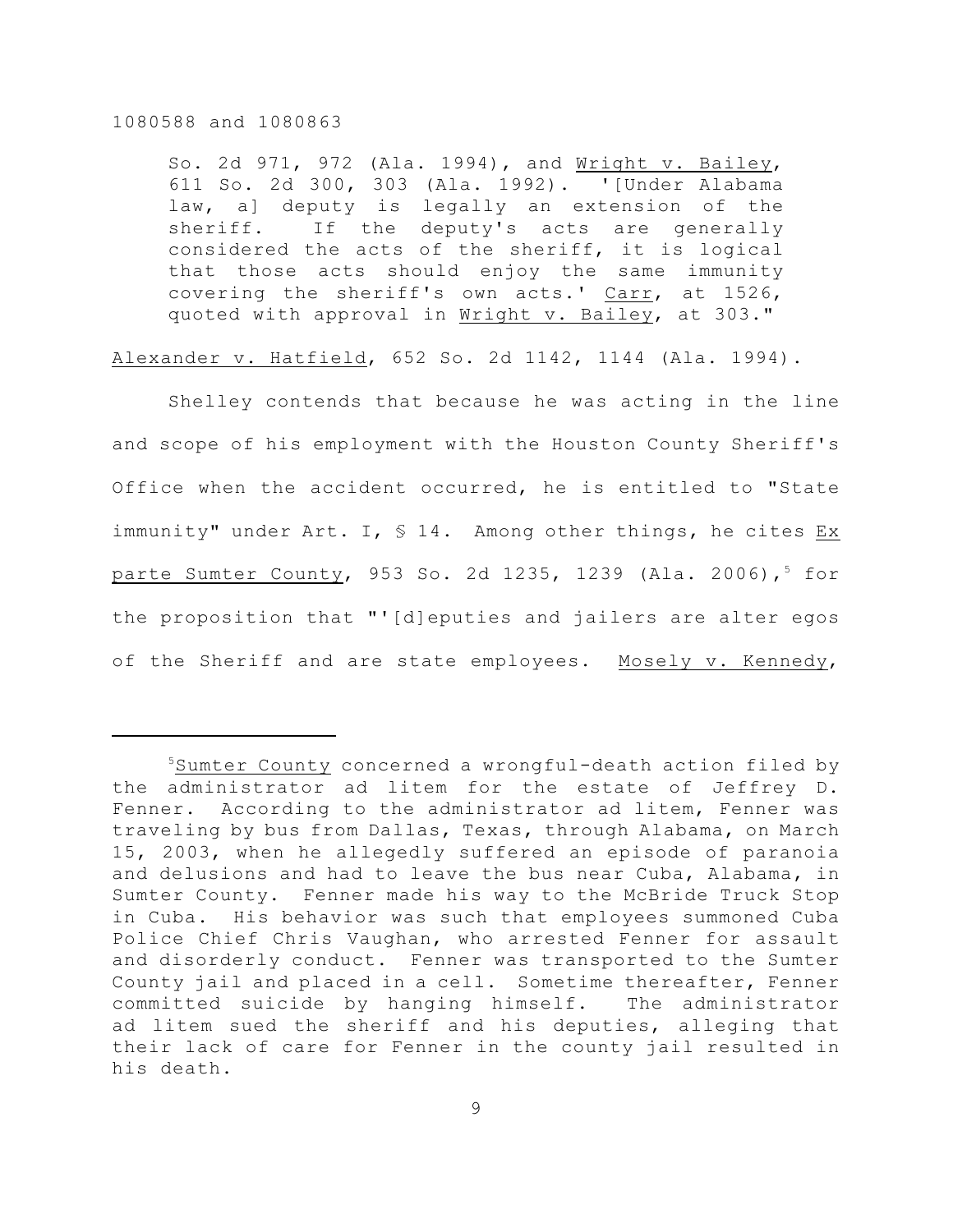245 Ala. 448, 17 So. 2d 536, 537 (1944).'" (Quoting plaintiff's motion for partial summary judgment.)

With respect to Shelley's reliance on Sumter County, we first note that the case of Mosely v. Kennedy, 245 Ala. 448, 17 So. 2d 536 (1944), cited in Sumter County for the proposition that deputy sheriffs and jailers are alter egos of a sheriff does not state that a jailer is such an alter ego. The above-quoted passage, which this Court actually was quoting from the motion for partial summary judgment filed by the plaintiff in Sumter County, appears to reflect an inaccurate combining by that plaintiff of the positions of deputy sheriff and jailer because the deputy sheriffs sued in Sumter County were acting as jailers at the time of the incident at issue.

Moreover, in Sumter County itself, the issue of the liability of a jailer was not presented. The import of that portion of the analysis in which the Court quoted the abovequoted statement was to reject the plaintiff's argument that the County was vicariously liable for the acts of its deputy sheriffs; it was only to that end, and not for the purpose of addressing a deputy sheriff's (much less a jailer's)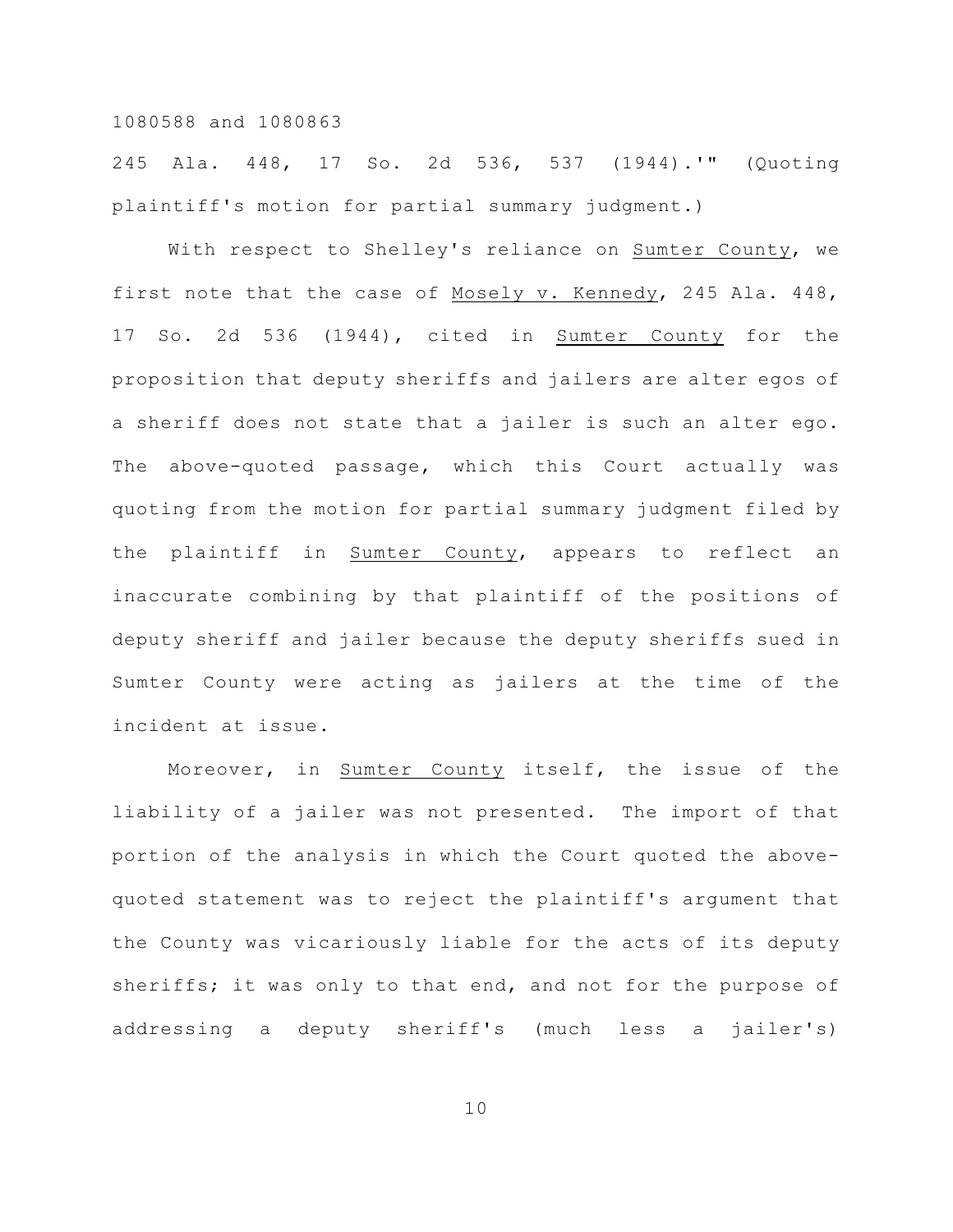amenability to suit in his individual capacity, that the opinion points out what the Court essentially considered a concession by the plaintiff in that case.

In that portion of the Sumter County opinion that actually addresses the immunity of the sheriff and his deputies, the Court makes no mention of jailers:

"As stated above, sheriffs and deputy sheriffs are executive officers of this State, pursuant to the Ala. Const. 1901, Art. V, § 112. Parker, 519 So. 2d at 443. Moreover, claims against sheriffs and deputy sheriffs are 'barred by the absolute immunity of Article I, § 14, of the Alabama Constitution of 1901,' Coleman v. City of Dothan, 598 So. 2d 873, 875 (Ala.1992) (quoting White v. Birchfield, 582 So. 2d 1085, 1088 (Ala. 1991)), when the sheriffs or the deputies were 'acting within the line and scope of their employment.' Ex parte Purvis, 689 So. 2d 794, 795 (Ala. 1996)."

953 So. 2d at 1239. We therefore do not find Sumter County to provide support for Shelley's position.

We also note that Shelley does not seek any protection from suit under the doctrine of "State-agent immunity" recognized in the plurality opinion in Ex parte Cranman, 792 So. 2d 392 (Ala. 2000),  $6$  with respect to actions against State officials and employees in their individual capacities.

 $6$ See Ex parte Butts, 775 So. 2d 173 (Ala. 2000), in which a majority of this Court adopted the Cranman restatement of the rule governing State-agent immunity.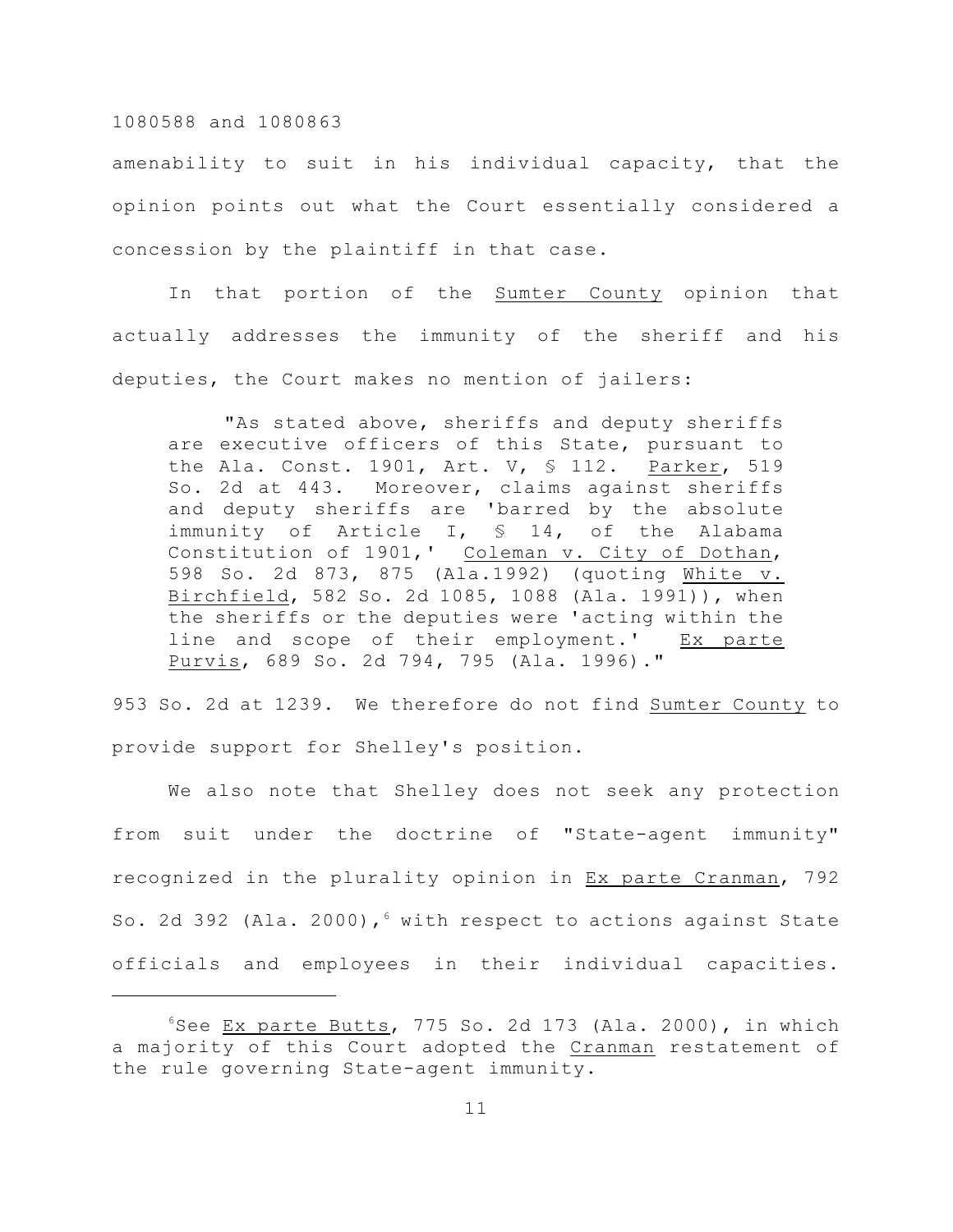Specifically, Shelley does not seek State-agent immunity for "[e]xercising judgment in the enforcement of the criminal laws of the State." Cranman, 792 So. 2d at 405. Instead, Shelley asserts protection under the doctrine of State immunity for sheriffs as recognized in Ex parte Purvis, 689 So. 2d 794 (Ala. 1996). As the Court in Sumter County explained:

"This State immunity afforded sheriffs and deputies is not affected by this Court's decision on State-agent immunity in Ex parte Cranman, 792 So. 2d 392 (Ala. 2000): 'We do not deal here with the absolute immunity of witnesses, judges, prosecutors and legislators, nor do we overrule Ex parte Purvis, 689 So. 2d 794 (Ala. 1996).' 792 So. 2d at 396 n. 2; see also Ex parte Haralson, 853 So.2d at 930 n. 1 ('In Cranman, although we restated the rule governing State-agent immunity, we did not address the State immunity afforded to sheriffs and deputy sheriffs for actions taken while working in the line and scope of their employment, and we did not overrule Ex parte Purvis, 689 So. 2d 794 (Ala. 1996).')."

953 So. 2d at 1239-40.<sup>7</sup>

The fact remains, however, that Shelley is neither a sheriff nor a deputy sheriff. We turn, therefore, to

 $7$ This Court explained in Ex parte Haralson, 853 So. 2d 928, 931 n.1 (Ala. 2003), that "[t]he immunity available to the State in an action against the State is now referred to as 'State immunity.'" The immunity available to defendants sued in their individual capacity for actions taken on behalf of the State is now referred to as "State-agent immunity." See Cranman, 792 So. 2d at 397 (distinguishing between State immunity and State-agent immunity).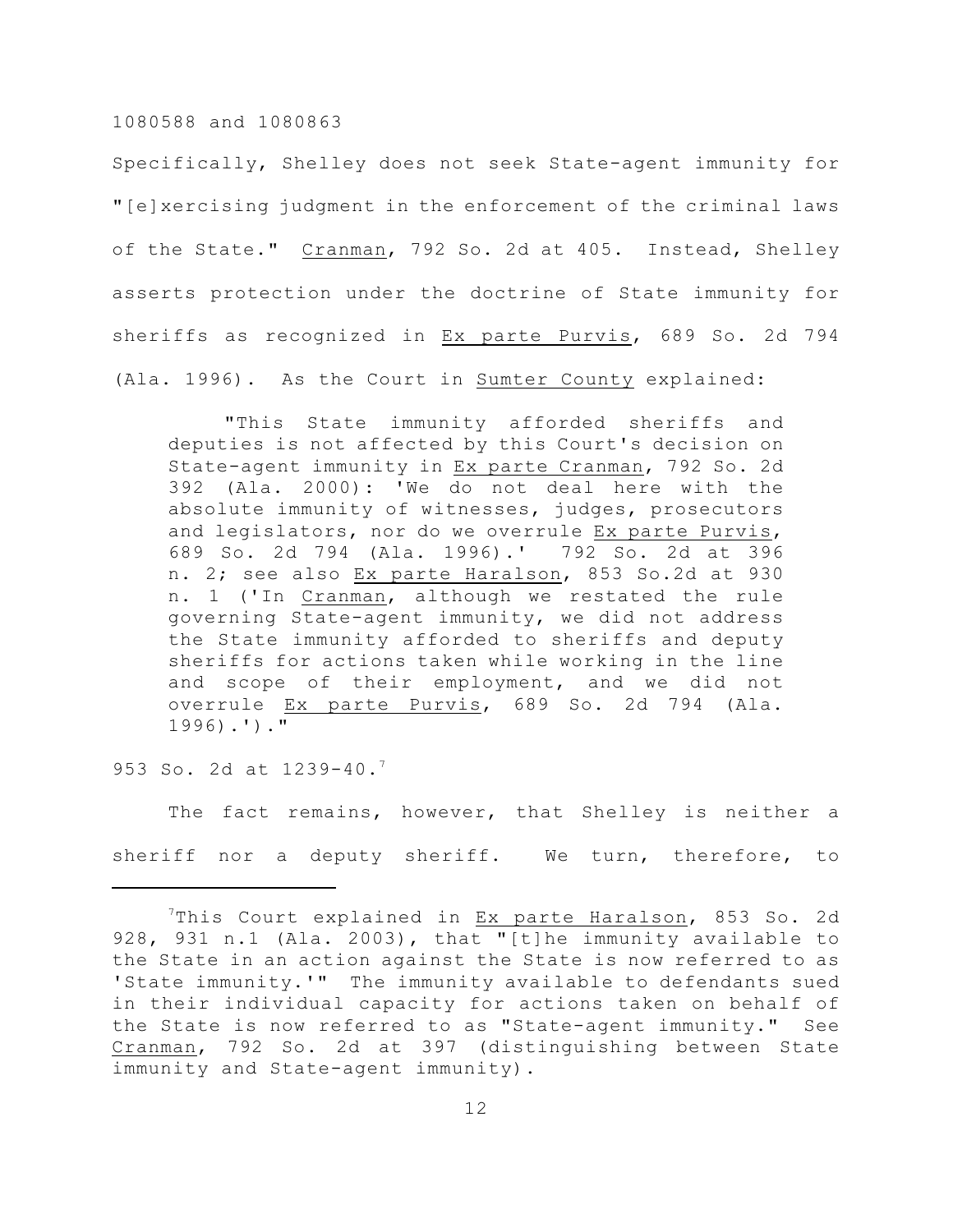Shelley's argument that this Court should adopt the rule enunciated by the United States Court of Appeals for the Eleventh Circuit in Lancaster v. Monroe County, 116 F.3d 1419 (11th Cir. 1997), which purported to extend "State immunity" beyond sheriffs and deputy sheriffs to jailers working for a sheriff's office.

Lancaster arose out of the death of Harold Michael Lancaster while he was in custody at the Monroe County jail. Lancaster had been arrested and jailed for driving under the influence of alcohol. Lancaster's family repeatedly warned a jailer at the Monroe County jail in Monroeville where Lancaster was being kept that Lancaster was going through alcohol withdrawal and that if he did not receive treatment when the alcohol in his system wore off, he would have lifethreatening seizures. Despite these warnings, and despite promises from the jailer that he would monitor Lancaster closely, the jailers at the Monroe County jail rarely checked on Lancaster. Lancaster indeed had a seizure and suffered a fatal head injury as a result.

Cynthia Lancaster, as administratrix of Lancaster's estate, sued several defendants, including Monroe County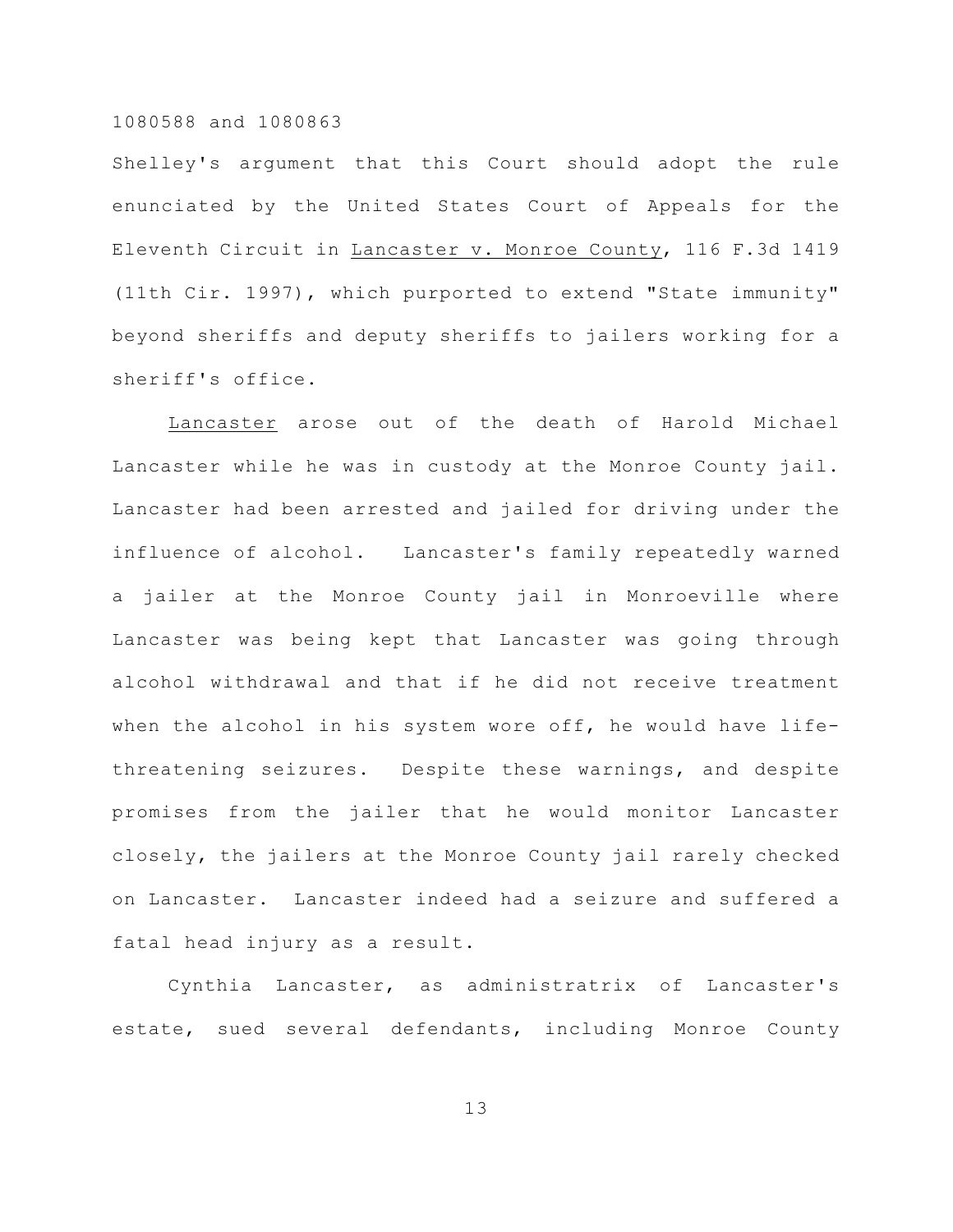Sheriff Thomas Tate and the jailers who were on duty during Lancaster's stay in the Monroe County jail. She alleged that those defendants were liable under 42 U.S.C. § 1983 for violating Lancaster's rights under the First, Fifth, Sixth, Eighth, and Fourteenth Amendments and that they were liable under Alabama tort law for causing Lancaster's wrongful death.

The United States District Court for the Southern District of Alabama concluded that both Sheriff Tate and the jailers were entitled to immunity in their official and individual capacities. On appeal, Cynthia Lancaster did not dispute that Sheriff Tate was a State official and that he was therefore entitled to immunity in his official capacity. She argued, however, that the jailers were not entitled to immunity in either their official or individual capacities.

The United States Court of Appeals for the Eleventh Circuit first observed that

"[a] state official may not be sued in his official capacity unless the state has waived its Eleventh Amendment immunity, or Congress has abrogated the state's immunity. Alabama has not waived its Eleventh Amendment immunity, and Congress has not abrogated Alabama's immunity. Therefore, Alabama state officials are immune from claims brought against them in their official capacities."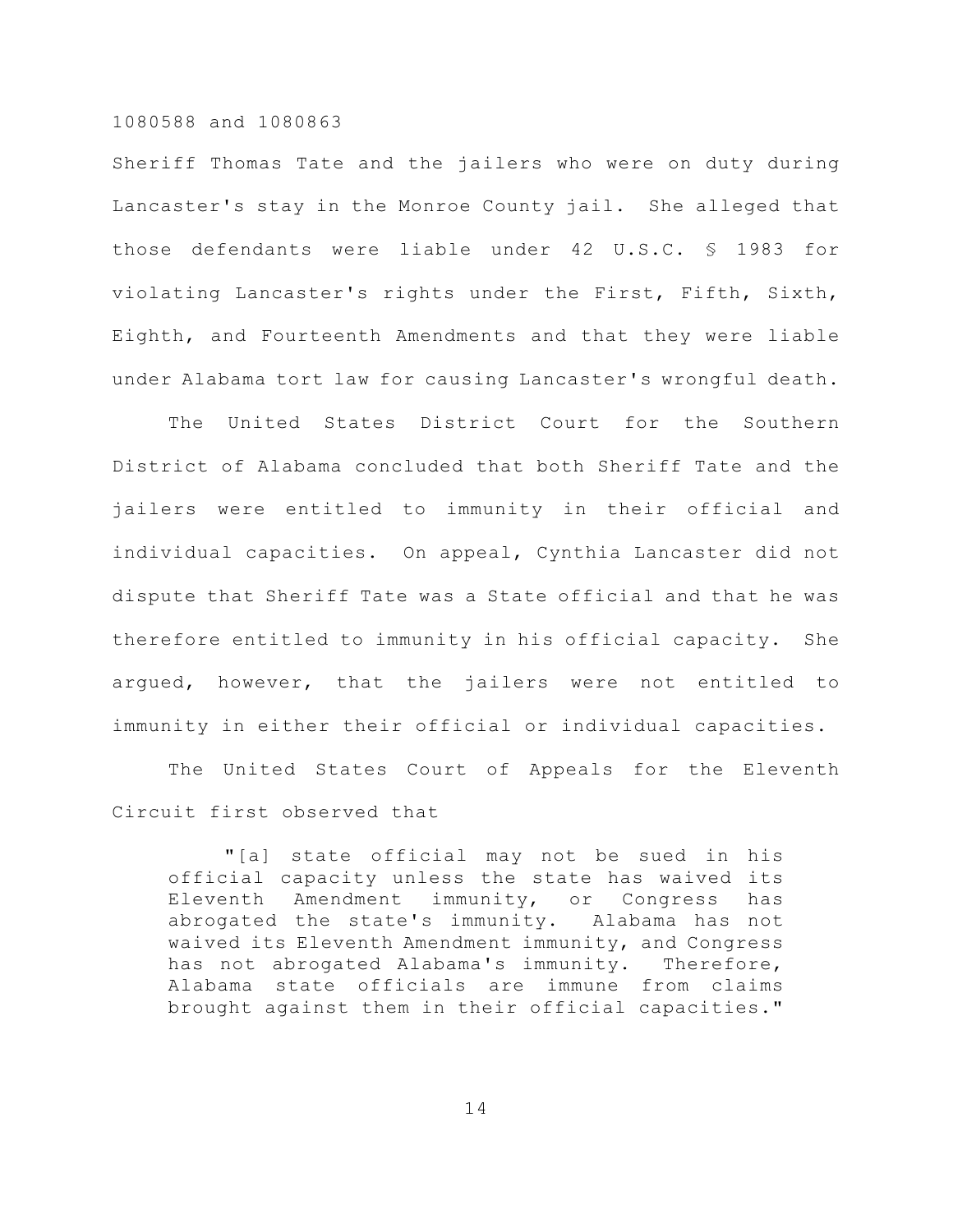Lancaster, 116 F.3d at 1429 (citations omitted). Thus, the court of appeals reasoned, if the jailers were State officials, they were entitled to Eleventh Amendment immunity in their official capacities.

The Lancaster court noted that

"'[t]o determine whether a state official is covered by Eleventh Amendment immunity, we consider the laws of the state.' Carr [v. City of Florence, 916 F.2d 1521, 1525 (11th Cir. 1990)]. In Carr, we held that under Alabama law deputy sheriffs are state officials entitled to Eleventh Amendment immunity when sued in their official capacities. 916 F.2d at 1526. We reached that conclusion after considering three factors: (1) the relationship between sheriffs and deputies under Alabama law; (2) the control that the county exercises over sheriffs and deputies; and (3) whether an award of damages against the deputies in their official capacities would be paid with state funds. See id. at  $1525 - 26.$  "

116 F.3d at 1429. Applying the factors from Carr v. City of

Florence, 916 F.2d 1521 (11th Cir. 1990), the Lancaster court

"agree[d] with the district court that Alabama jailers are state officials entitled to Eleventh Amendment immunity when sued in their official capacities. As the district court noted, under Alabama law jailers carry out the sheriff's duty to maintain 'legal custody and charge of the jail in his county and all prisoners committed thereto.' See Ala. Code  $$ 14-6-1$  (1975).<sup>[8]</sup> Although jailers

 ${}^{8}$ In Parker, this Court declared  $\S$  14-6-1, Ala. Code 1975, unconstitutional under § 14 of the Alabama Constitution to the extent that it purports to hold sheriffs liable for the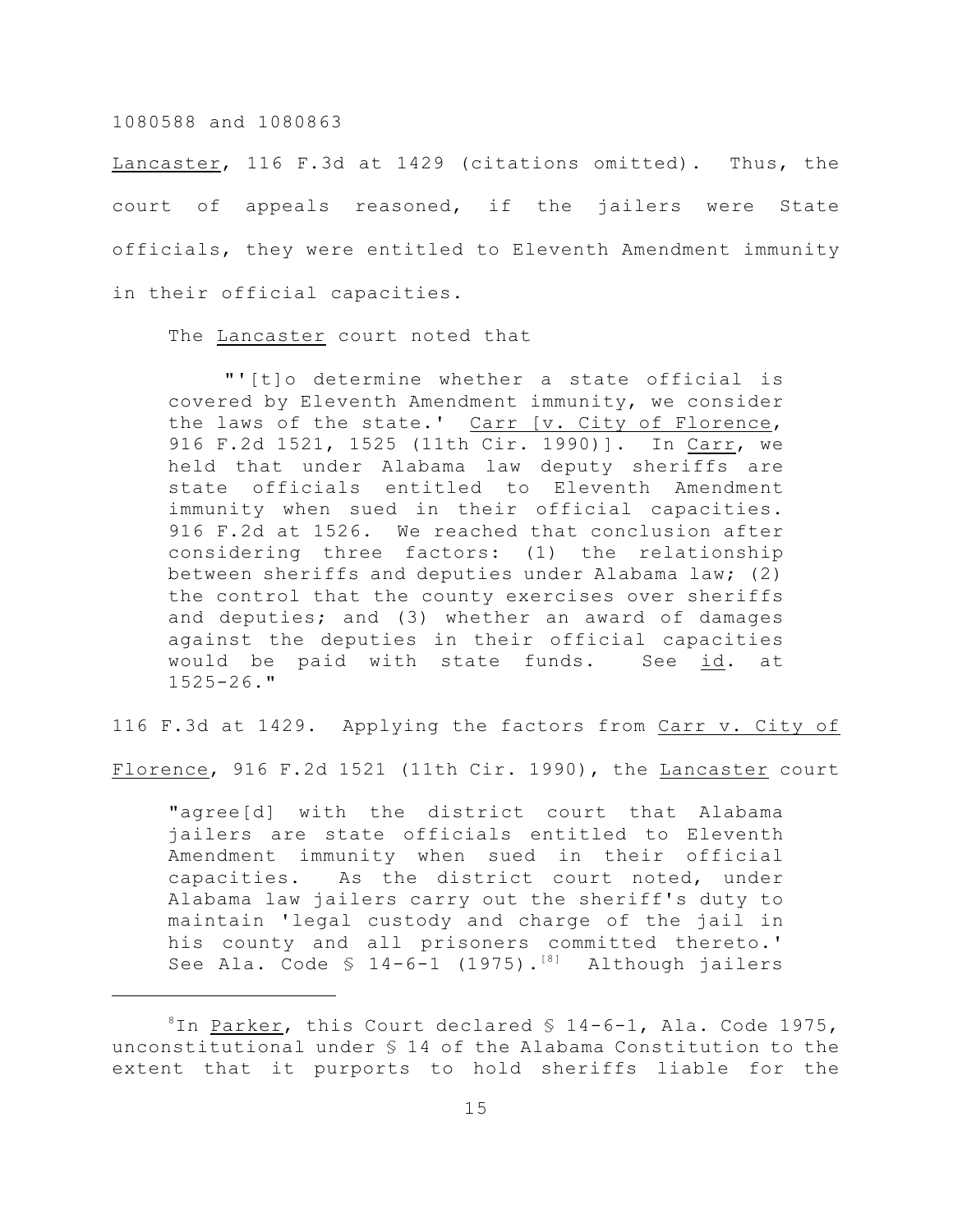may not function as an 'extension' of the sheriff to the same degree that deputies do, because a jailer cannot undertake every act that the sheriff could perform, cf. Carr, 916 F.2d at 1526 (deputies are a legal extension of the sheriff because they act as sheriff's agent and can perform any act within sheriff's authority), nevertheless, jailers are responsible to the sheriff for their performance of state-mandated duties. Sheriffs and jailers have a close working relationship under Alabama law.

"That working relationship is not sufficiently intruded upon by county control to deny jailers Eleventh Amendment immunity for official capacity claims."

116 F.3d at 1429-30.

Regarding immunity from Lancaster's state-law claims in the jailers' individual capacities, the Lancaster court stated:

"Like sheriffs, jailers have a statutory duty to obtain medical care for sick prisoners. See Ala. Code § 14-6-19 (1975). The Alabama Supreme Court has never addressed whether a suit brought against a jailer in his individual capacity alleging negligent performance of his statutory duties should be treated as a suit against the state. Yet, given our holding that jailers are entitled to Eleventh Amendment immunity for official capacity claims, we find no reasonable basis for distinguishing claims against the jailers from claims against the sheriff. In deciding whether an action against a state officer is, in fact, an action against the state, Alabama law instructs us to consider the nature of the action and the relief sought. See Phillips [v. Thomas], 555 So. 2d [81] at 83 [(Ala. 1989)].

actions of their jailers. See Parker, 519 So. 2d at 446.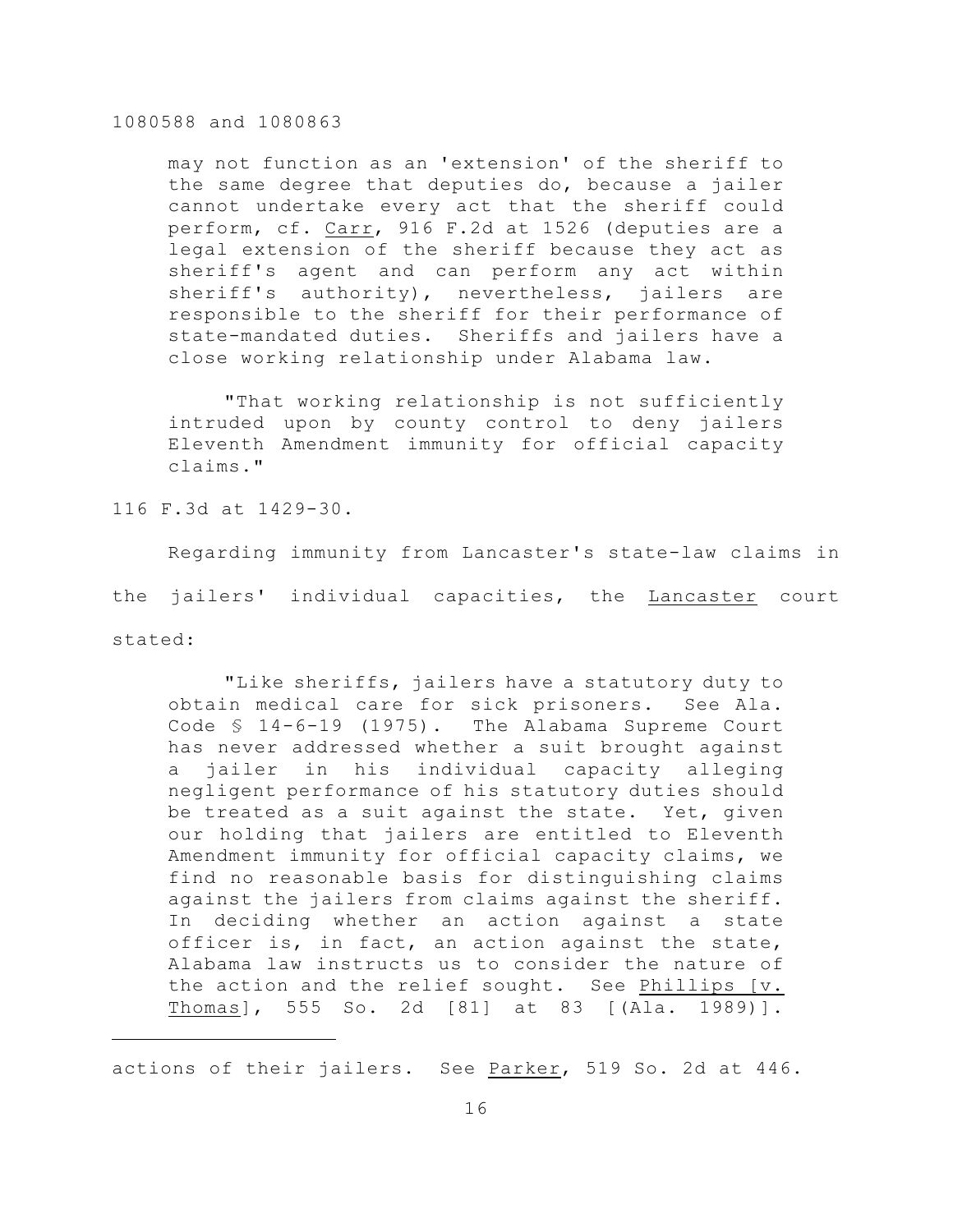According to Parker v. Amerson [, 519 So. 2d 442 (Ala. 1987)], if the 'nature of the action' is a suit against a state official for the negligent performance of his statutory duties, that action is in reality a suit against the state. See 519 So. 2d at 446. ...

"We believe the Alabama Supreme Court would accord the same treatment to Ms. Lancaster's claims of negligence and wrongful death against the jailers that it has given claims against sheriffs and deputy sheriffs. Accordingly, we hold that those claims are barred by Alabama's absolute sovereign immunity."

116 F.3d at 1431. It is this ruling from Lancaster that Shelley urges this Court to adopt.

As the Court of Appeals for the Eleventh Circuit noted in Lancaster, this Court had not considered whether a county jailer, like a sheriff and his deputies, is entitled to absolute immunity under  $S$  14. Thus, Lancaster is, at best, persuasive authority on this issue. Moreover, because the doctrine of sovereign immunity denies plaintiffs a recovery for injuries from otherwise potentially liable defendants, this Court must be deliberate about extending the doctrine. See City of Anniston v. Hillman, 220 Ala. 505, 509, 126 So. 169, 172 (1930) (stating that "the courts, from an impelling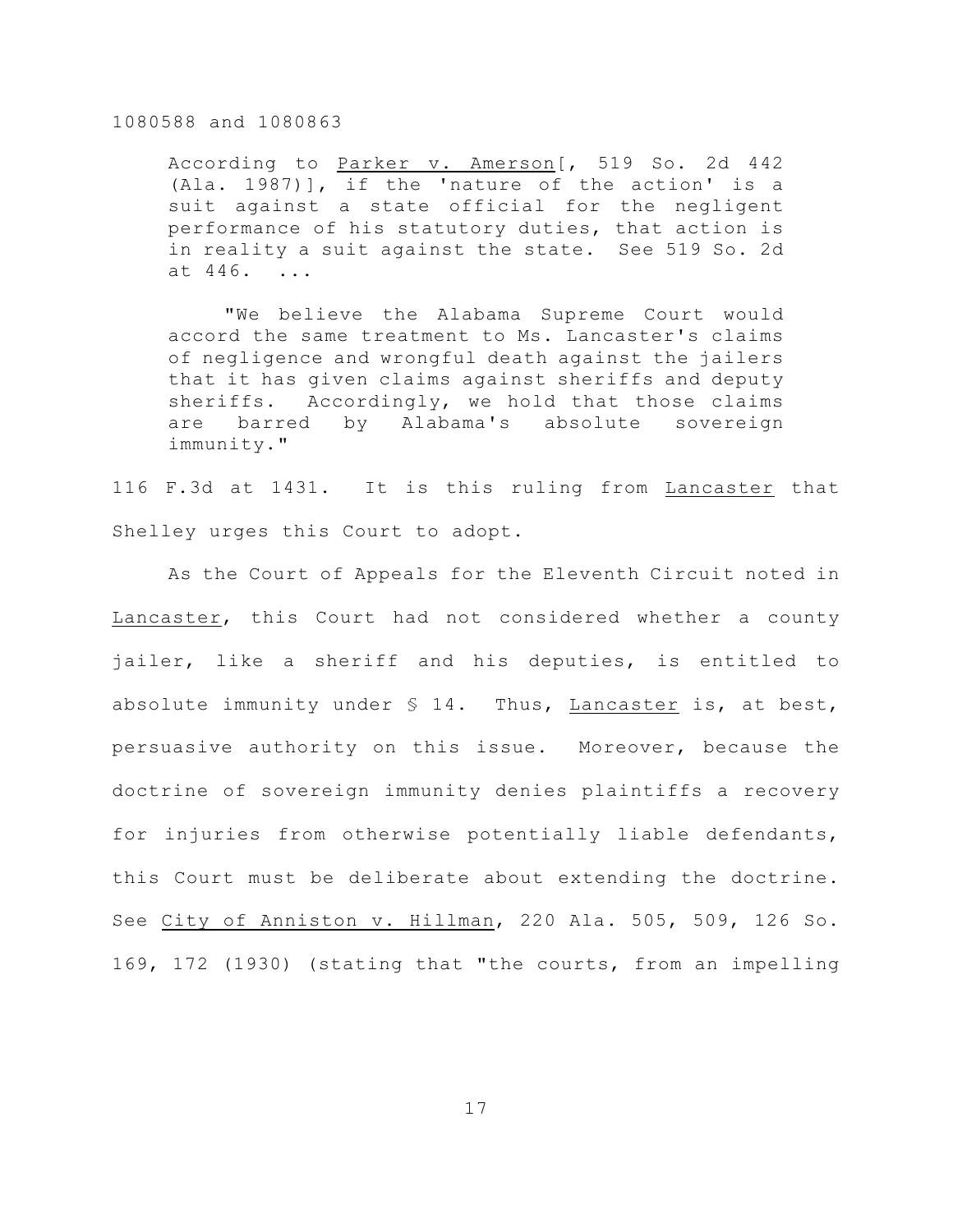sense of justice, have sought to define a line beyond which the doctrine of immunity shall not be extended"). $9$ 

Shelley's argument for extending State immunity to cover a jailer employed by a sheriff hinges on this Court's determination in Hereford v. Jefferson County, 586 So. 2d 209 (Ala. 1991), that deputy sheriffs are immune from suit to the same extent as are sheriffs. Shelley contends that, like a deputy sheriff, he carries out some of the duties of the sheriff on behalf of the sheriff; he reasons that, therefore, when he is acting in the line and scope of his employment, he should be clothed with the immunity sheriffs possess as executive officers of the State.

 $9$ We have, of course, previously rejected the notion that the immunity provided the State in Art. I,  $\frac{1}{5}$  14, infringes upon the right to legal remedies provided in Art. I, § 13. See Jones v. Alabama State Docks, 443 So. 2d 902, 905 (Ala. 1983) (rejecting the contention that our courts must narrowly construe § 14 to permit actions for damages against State agencies because it would "constitute[] an impermissible erosion of the 'almost invincible' 'wall' of the state's immunity, as established 'by the people through their Constitution'" (quoting Hutchinson v. Board of Trs. of Univ. of Alabama, 288 Ala. 20, 24, 256 So. 2d 281, 284 (1971))). There is a difference, however, between imposing a narrow construction upon § 14 and ensuring that the limits of immunity are clearly defined. We take the latter as our charge in the present case.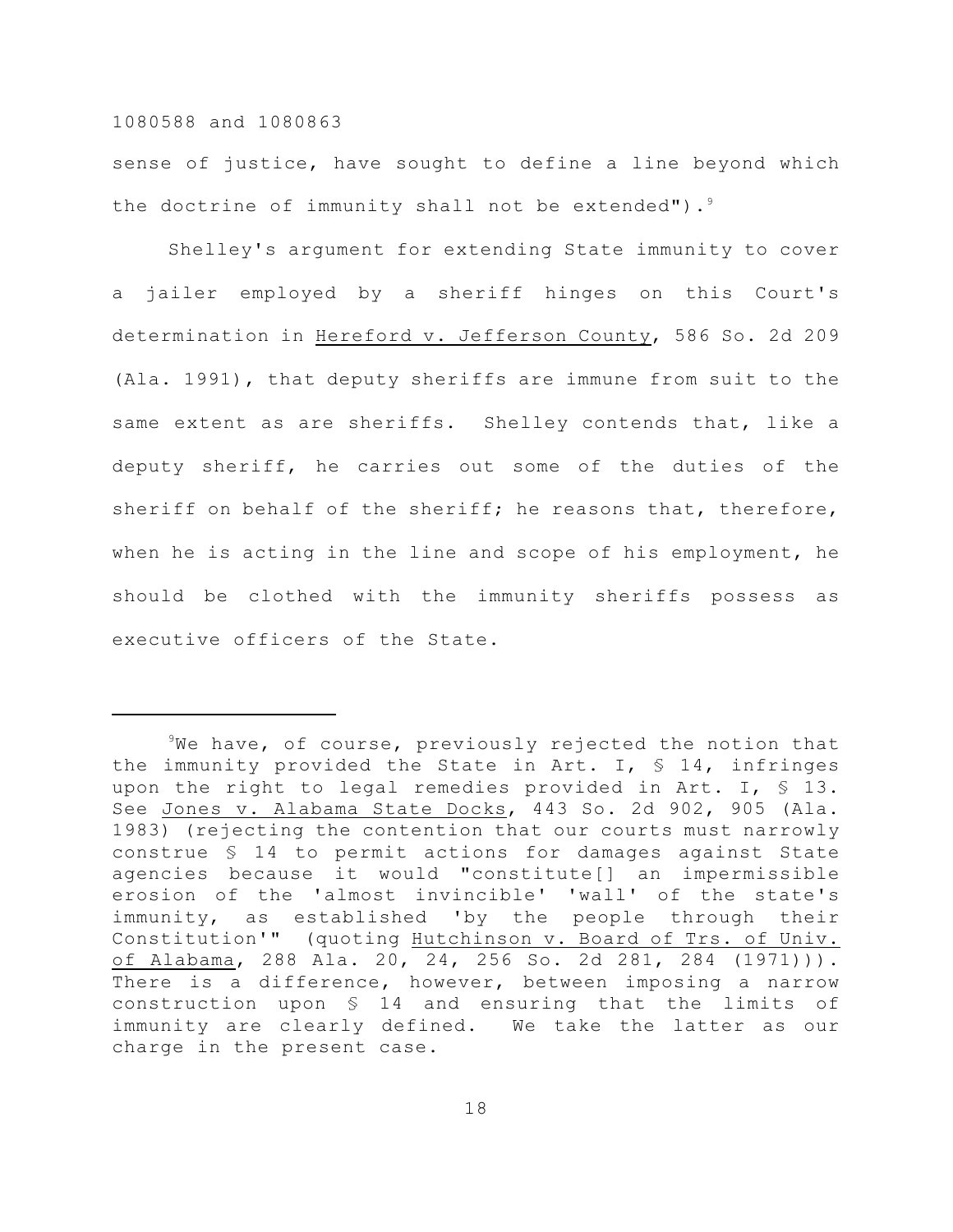Shelley's argument, based on the duties he performs for the sheriff's office, misunderstands, however, the nature of § 14 immunity. A sheriff is entitled to State immunity because of his status as a constitutional officer as detailed in Art. V, § 112, Ala. Const. 1901. Suits against such officers for actions taken in the line and scope of their employment inherently constitute actions against the State, and such actions are prohibited by  $$14.$  See Haralson, 853 So. 2d at 932 (reiterating that "[a] sheriff is an executive officer of this State pursuant to the Alabama Constitution of 1901, Art. V, § 112 [and a]s an executive officer, a sheriff is immune from being sued in the execution of the duties of his office under Art. I, § 14, Alabama Const. 1901").

Shelley contends that no rational distinction exists between the extension of immunity to deputy sheriffs in cases such as Ex parte Blankenship, 893 So. 2d 303 (Ala. 2004), and Ex parte Davis, 9 So. 3d 480 (Ala. 2008), and his claim to immunity in this case. In Blankenship, this Court deemed a deputy sheriff to be immune from a suit resulting from his involvement in an automobile accident because the allegations in the complaint stated that the deputy was acting in the line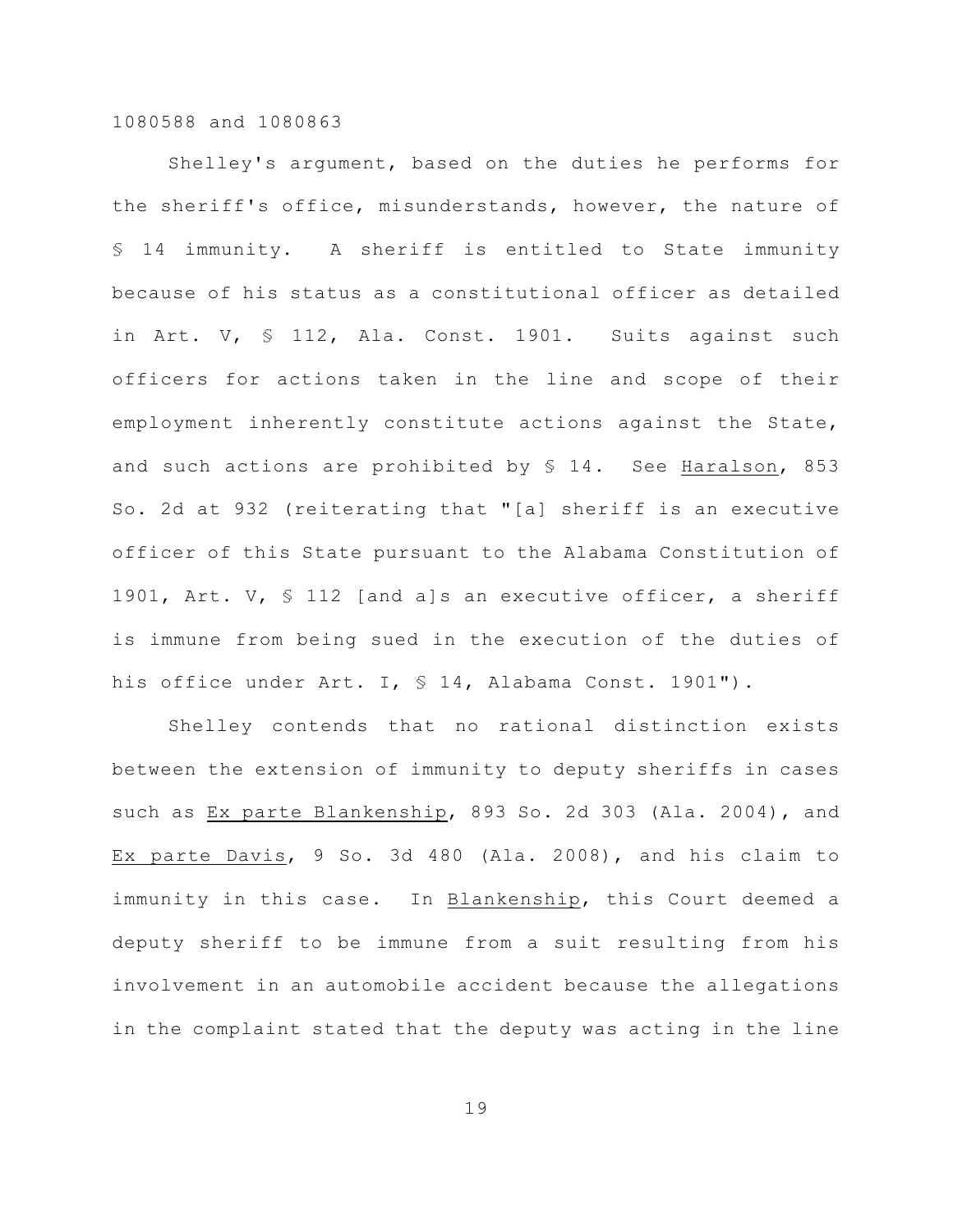and scope of his employment when he caused the collision. In Davis, this Court deemed two deputy sheriffs to be immune from suit in an action arising out of their alleged failure to care for an inmate at the Jefferson County jail who they had been informed had Graves disease and needed medical attention. The inmate died from complications from Graves disease shortly after being released from the jail.

Shelley contends that Blankenship and Davis involve situations where deputies were carrying out duties of the sheriff in a vehicle or as jailers, both of which Shelley says he was doing in the present case. Shelley argues that the Court applied State immunity in those cases because the actions taken by the deputies were taken pursuant to the sheriff's executive power; Shelly insists that because he was also acting on behalf of the sheriff when the events occurred that resulted in Terry Irvin's death and Rice's injuries, he should also be immune.

This Court has stated on several occasions, however, that "deputy sheriffs are immune to the same extent sheriffs are immune because '"[t]he deputy sheriff is the alter ego of the sheriff."'" Haralson, 853 So. 2d at 932 (quoting Hereford,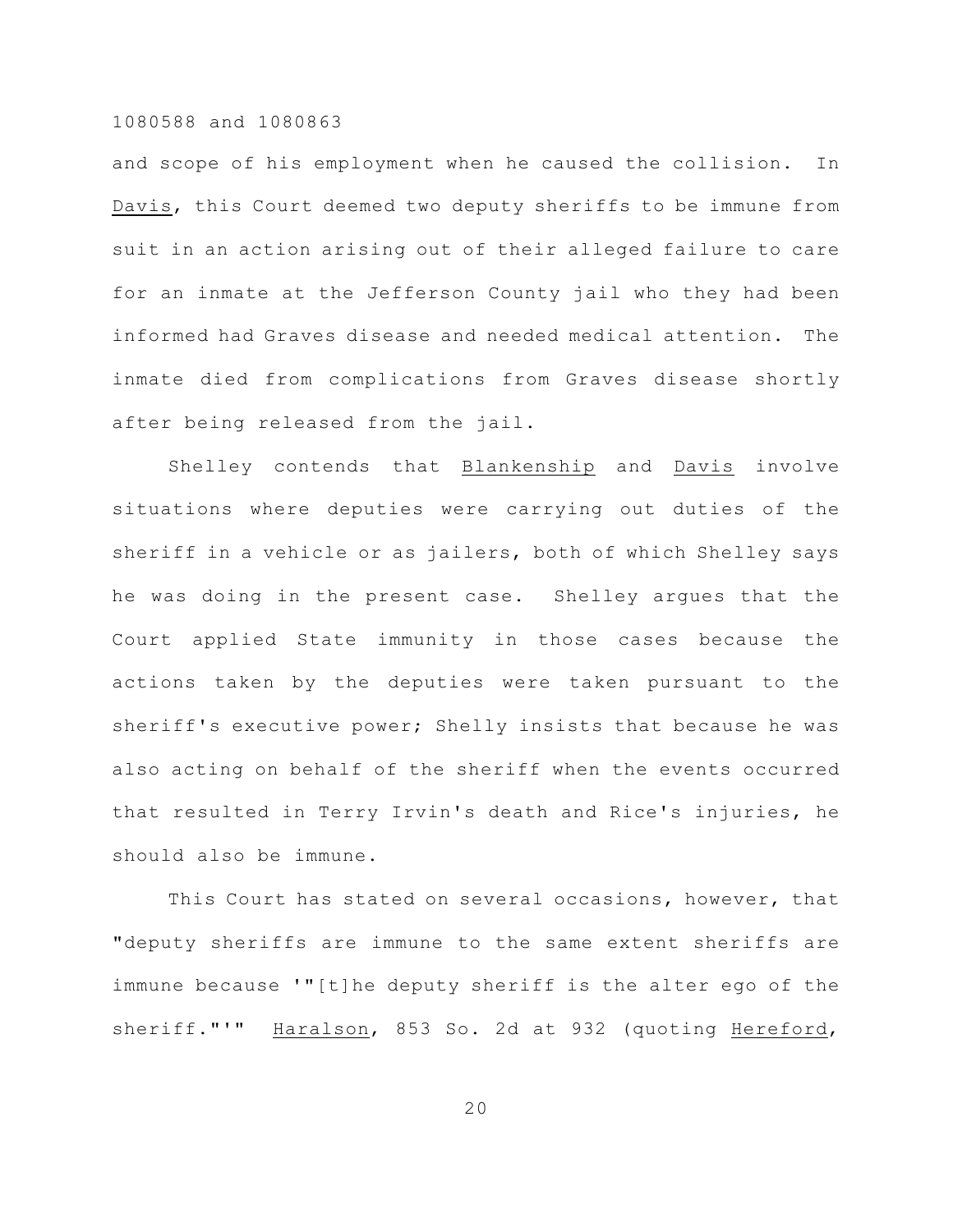586 So. 2d at 210, quoting in turn Mosely v. Kennedy, 245 Ala. at 450, 17 So. 2d at 537). An alter ego is, by definition, a second self; the deputy is "'legally an extension of the sheriff.'" Wright, 611 So. 2d at 303 (quoting Carr, 916 F.2d at 1526 (emphasis added)).

In Mosely, this Court cited Rogers v. Carroll, 111 Ala. 610, 20 So. 602 (1896), for the proposition that a deputy sheriff is the alter ego of the sheriff. Rogers explained the nature of the relationship between a sheriff and the sheriff's deputy, as opposed to others employed by a sheriff to carry out particular tasks:

"On all the evidence, Reeves was a general deputy of Carroll the sheriff. He was a deputy sheriff, as distinguished from a specially deputized agent of the sheriff for a particular purpose. His powers, generally speaking, were those of the sheriff himself, and his acts were those of the sheriff. He had the same power to receive and to execute all ordinary process as had the sheriff, and his acts or omissions under or in respect of process were the acts or omissions of the sheriff. In legal contemplation, he and the sheriff were one officer, so far as third persons are concerned, as to all questions of civil responsibility. Standing thus in the stead of the sheriff, and being the sheriff for all practical purposes affecting third persons, the public have a right to assume that he has all the powers incident to the office he holds ...."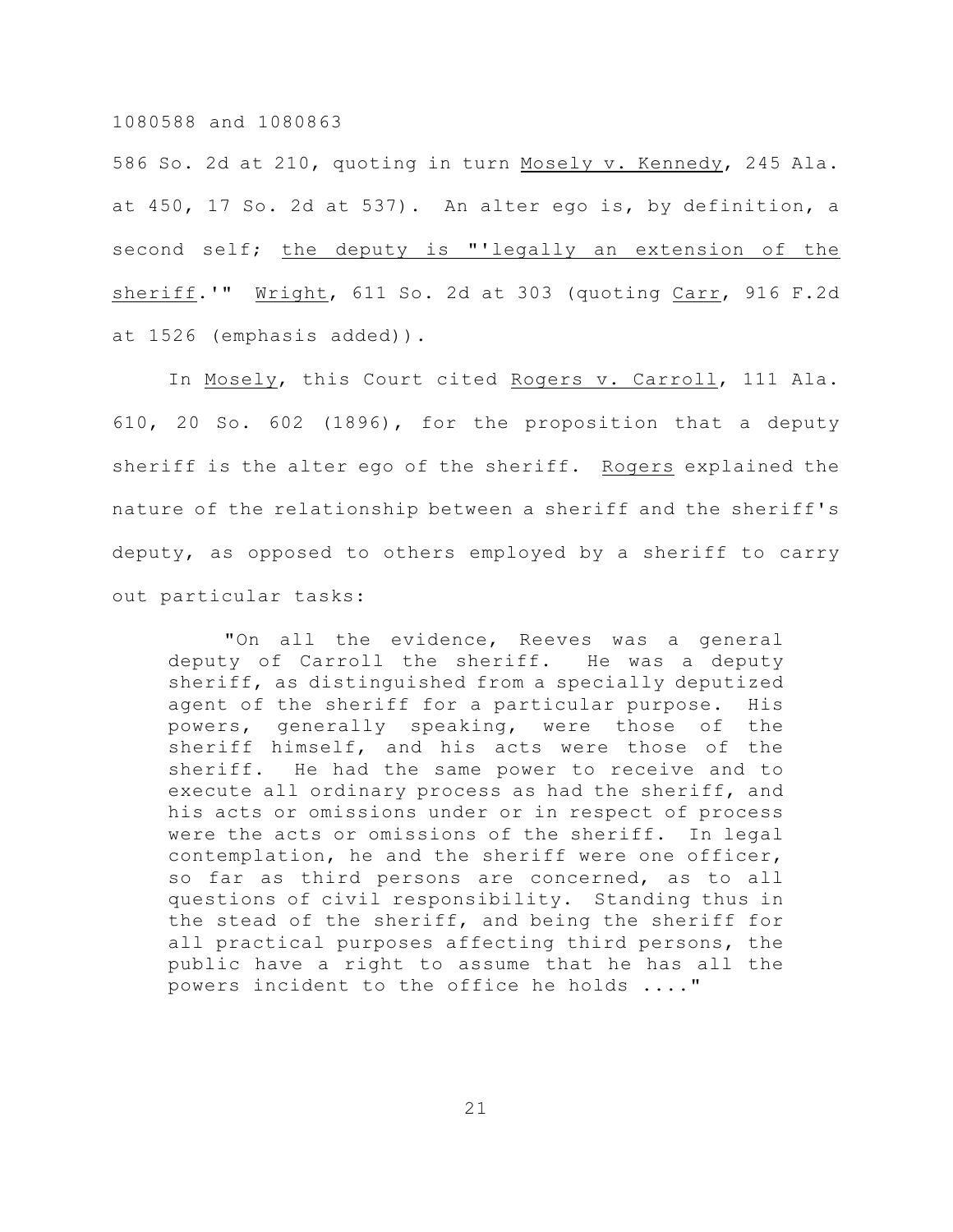Rogers, 111 Ala. at 613, 20 So. at 602 (emphasis omitted). Thus, because "[i]n legal contemplation, [a deputy] and the sheriff [are] one officer, so far as third persons are concerned," it is logical that a deputy shares in the immunity afforded to sheriffs. Id. (emphasis added). Compare Wheeler v. George, [Ms. 1070484, July 17, 2009] \_\_\_ So. 3d \_\_\_, \_\_\_ (Ala. 2009) (acknowledging the "long-standing precedent treating the deputy as an alter ego of the sheriff," but declining to embrace a more general notion that State officials serving in the executive branch are "deputy governors" for purposes of State immunity as to suits against them in their individual capacities for money damages).

In contrast, a jailer working for a sheriff's office cannot properly be viewed "in legal contemplation" as "an extension of the sheriff" or as "one officer" with the sheriff. The Lancaster court itself acknowledged that "jailers may not function as an 'extension' of the sheriff to the same degree that deputies do, because a jailer cannot undertake every act that the sheriff could perform." Lancaster, 116 F.3d at 1429. Moreover, as the Court of Appeals for the Eleventh Circuit explained in Terry v. Cook,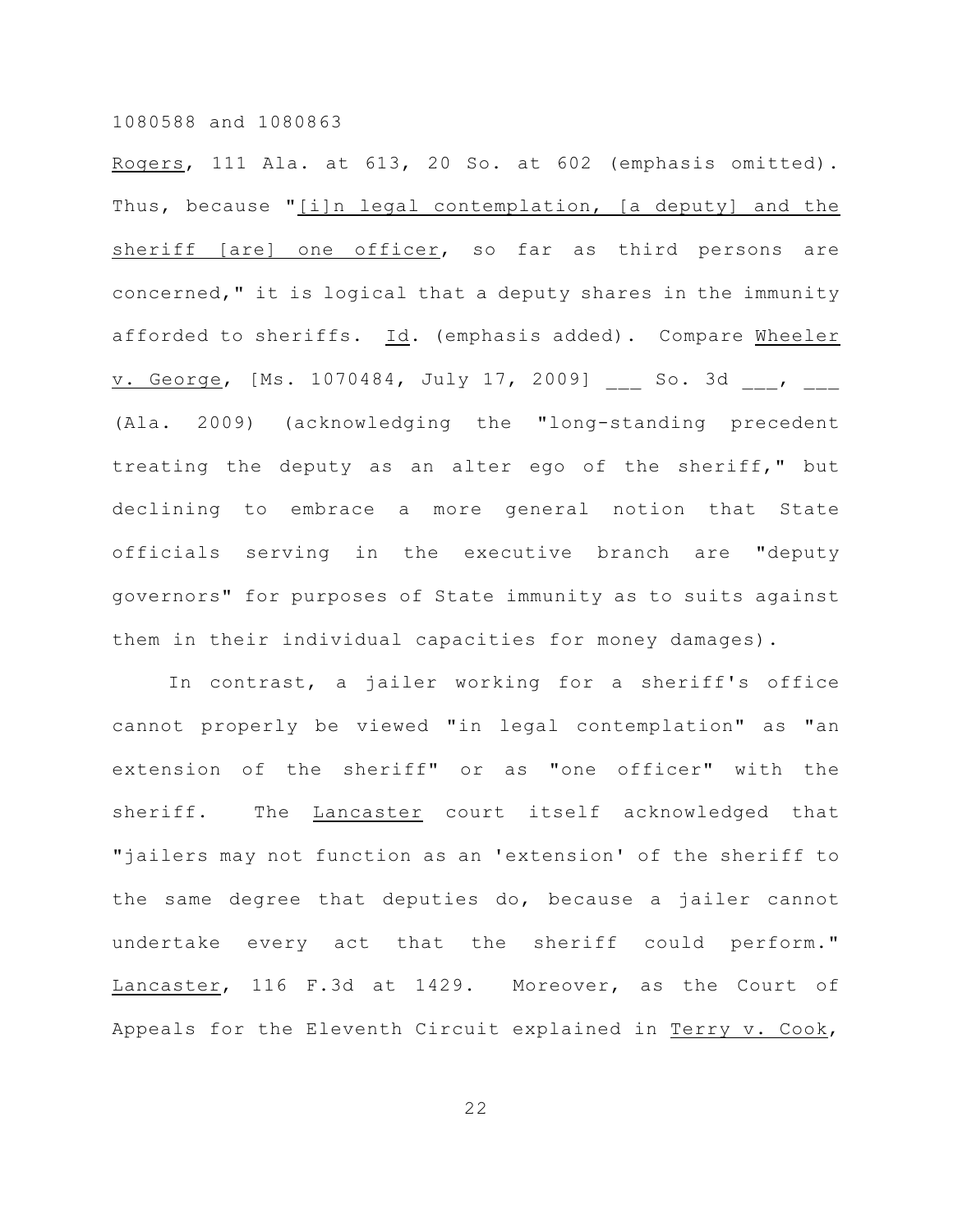866 F.2d 373, 378 (11th Cir. 1989), the positions appointed by a sheriff of clerk, investigator, dispatcher, jailer, and process server "traditionally revolve around limited objectives and defined duties and do not require those holding them to function as the alter ego of the sheriff or ensure that the policies and goals of the office are implemented." Accordingly, we do not consider a jailer in Shelley's position to be an alter ego of the sheriff as are deputy sheriffs.<sup>10</sup>

The doctrine of State immunity under § 14 of the Alabama Constitution, insofar as it operates to provide absolute immunity to certain State actors with respect to suits against them in their individual capacity for money damages, is a doctrine that is applicable to constitutional officers.

 $10$ That the immunity at issue here may be extended only to one who is the executive officer's alter ego is not surprising given that such immunity as is provided by § 14 may be considered "purely personal" and "it is the relation between the persons concerned or the office that the privileged person holds that is important and there can be no delegation." Restatement (Second) of Torts § 891, Comment (b) (1979). This is so because the immunity belongs to the State, not the individual, and extends to executive officers only because of their close connection with the State. See Cranman, 792 So. 2d at 401 (noting that § 14 "speaks only to a prohibition of lawsuits against the State and does not mention lawsuits against individuals"). Likewise, the same immunity extends to deputies because their position -- unlike that of a jailer - mirrors that of the sheriff, who is an executive officer.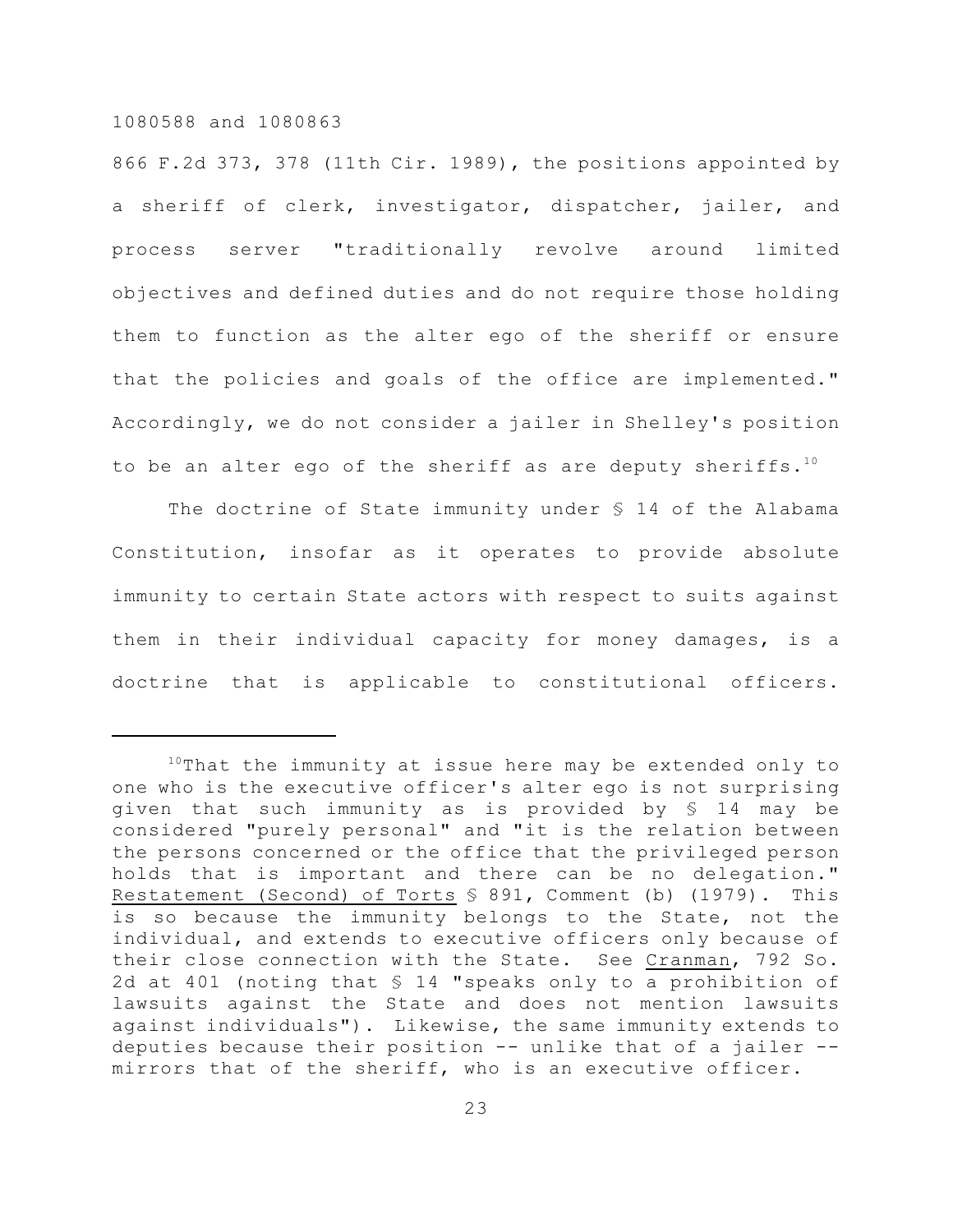Distinguishing between the immunity afforded in this regard by the doctrine of State immunity and that afforded by the doctrine of State-agent immunity, this Court has observed:

"When determining whether a State interest in an action against a state official or employee in his or her individual capacity is sufficient to trigger the immunity granted by § 14, our cases distinguish between the standards applied to those state agents or employees whose positions exist by virtue of legislative pronouncement and those who serve as the constitutional officers of this State. We have held that State-agent immunity may bar an action against state agent or employee under the principles announced in Ex parte Cranman, 792 So. 2d 392 (Ala. 2000). ... However, this Court has consistently held that a claim for monetary damages made against a constitutional officer in the officer's individual capacity is barred by State immunity whenever the acts that are the basis of the alleged liability were performed within the course and scope of the officer's employment."

Ex parte Davis, 930 So. 2d 497, 500-01 (Ala. 2005) (emphasis added). Shelley's position as a jailer simply does not meet this requirement.

#### IV. Conclusion

None of this Court's cases have extended the State immunity afforded a sheriff to any sheriff's employees other than deputy sheriffs. We decline to extend State immunity beyond that limit in this case. Accordingly, we deny Shelley's petitions for the writs of mandamus in both the